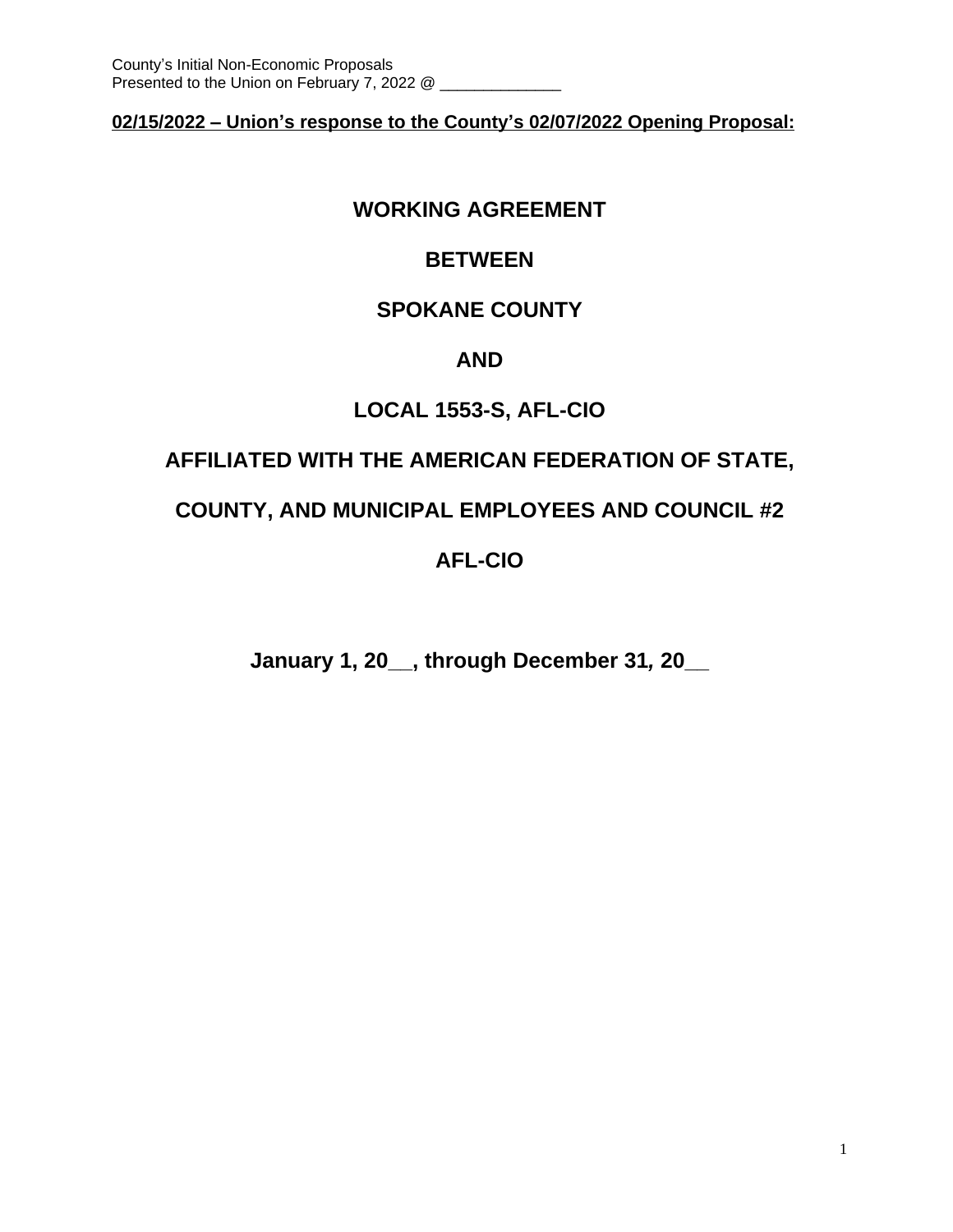## **ARTICLE 4 - UNION RECOGNITION AND BARGAINING UNITS**

#### **4.1 Local 1553-S:**

The Employer recognizes Local 1553-S of the Washington State Council of County and City Employees of the American Federation of State, County and Municipal Employees, Council 2, AFL-CIO as the sole and exclusive bargaining representative of the regular supervisory employees in classifications listed in Appendix #1 to the Agreement, in the Departments of Assessor, Auditor, Treasurer, Clerk, Purchasing, Information Systems, Building Code Enforcement, Planning, Facilities Maintenance, Juvenile Court Services, Detention Services, Sheriff's Office, 9-1-1 Emergency Communications and Prosecuting Attorney except those who are working in a classification where another bargaining agent has been certified as the bargaining representative. For District Court, see the Preamble.

4.1.1 Elected officials, Department Heads, confidential employees and all other non-supervisory employees of Spokane County shall be excluded.

**TA reached on 02/07/2022.**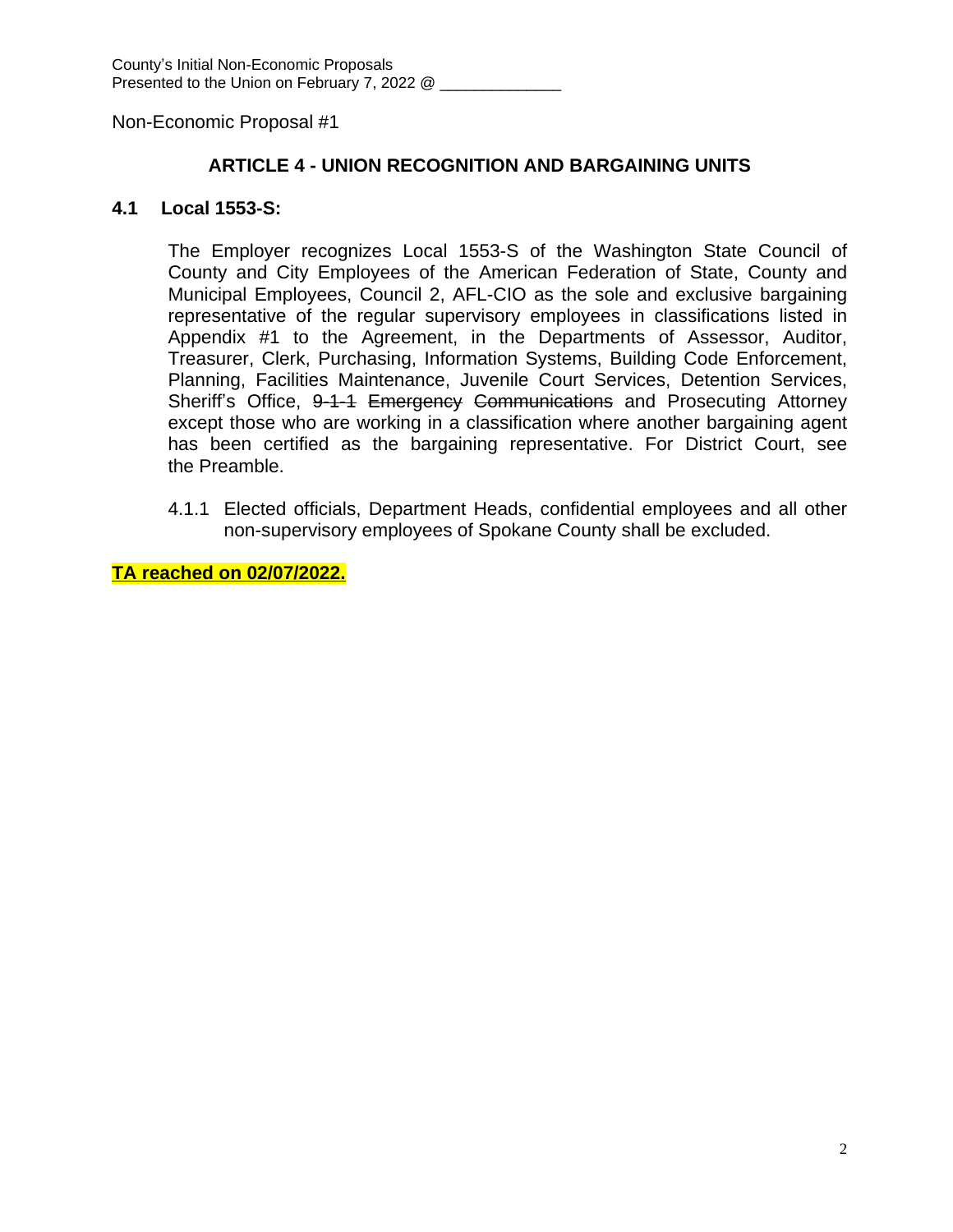## **ARTICLE 5 - UNION SECURITY**

- **5.1** All present employees in a Department covered by this Agreement who are members of the Union in good standing, as of the signing of this Agreement shall maintain their membership in the Union as a condition of employment.
- **5.2** All employees in a Department covered by this Agreement who are not members of the Union shall be required to join and maintain membership within thirty (30) days of the signing of this Agreement as a condition of employment.
- **5.3** All new employees in a Department covered by this Agreement hired after the execution date of this Agreement shall, as a condition of employment, become and remain members of the Union thirty (30) days after being employed.
- **5.1 Union Security**

**The Employer recognizes the Washington State Council of County and City Employees, AFSCME, Council 2 and its affiliated locals (hereinafter the Union) as the sole and exclusive bargaining representative in all matters concerning wages, hours, and other conditions of employment for all employees described in the recognition clause.**

**The Employer shall remain neutral when communicating with employees about Union membership and direct the employee to discuss Union membership with either the Local President or a Union Staff Representative.**

#### **02/15/2022 - Union rejects the County's proposal.**

**For current Union members and those who choose to join the Union, the Employer shall deduct once each month all Union dues and fees uniformly levied and shall continue to do so for such time and on conditions set forth in the authorization for payroll deduction regardless of the employee's continued membership in the Union. The Employer shall transfer amounts deducted to Council 2. Authorizations for Payroll Deduction and Representation are valid whether executed in writing or electronically.** 

**Upon receipt of the employee's written authorization, the Employer will deduct from the employee's salary an amount equal to the dues required to be a member of the Union. The Employer will provide payments for the deductions to the Union at the Union's official headquarters each pay period.**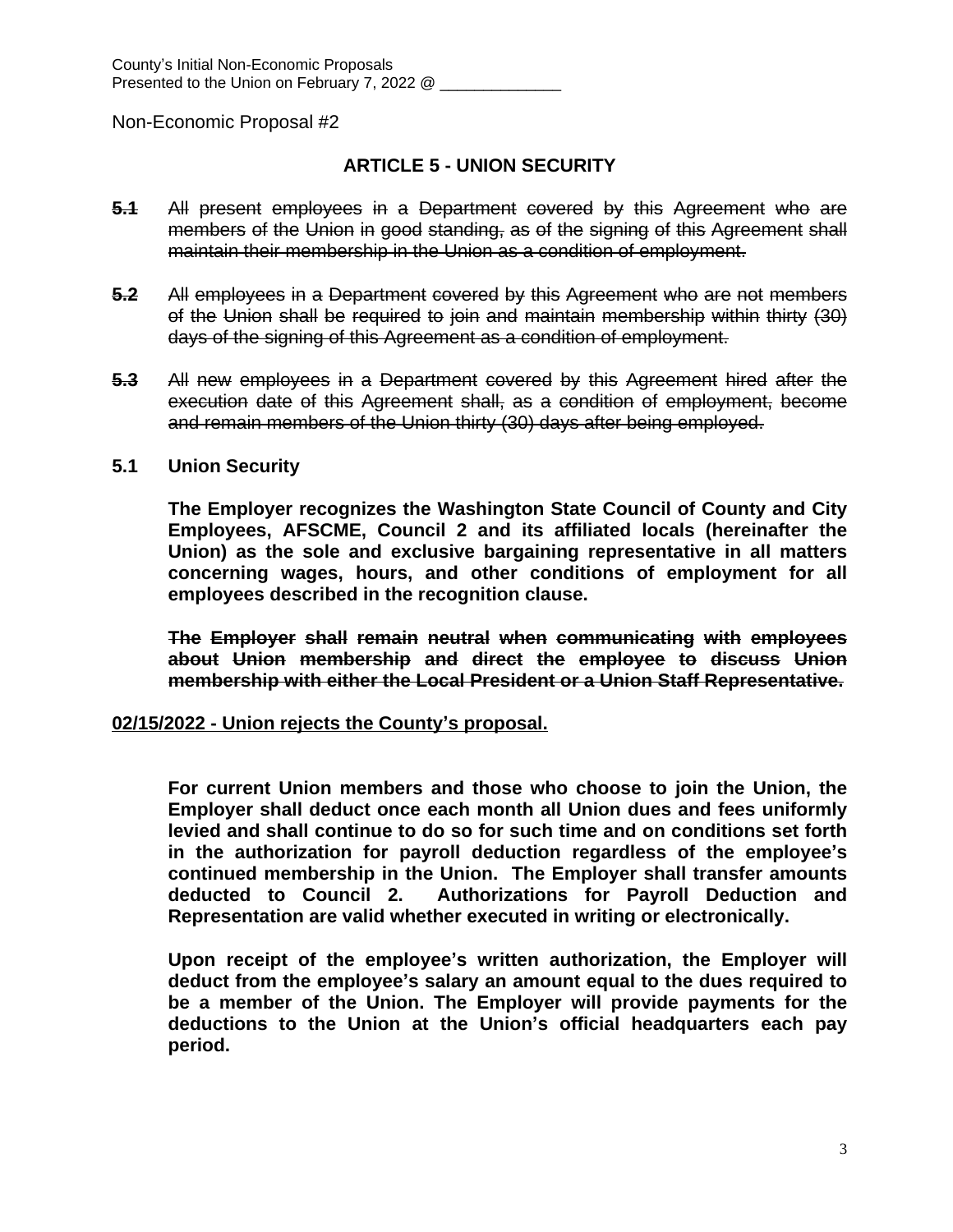**Forty-five (45) calendar days prior to any change in dues, the Union will provide the Human Resources Department and Payroll Department, the percentage and maximum dues to be deducted from the employee's salary.** 

**The Employer shall provide an electronic copy of the Authorization for Payroll Deduction and Representation card via email to** [C2everett@council2.com](mailto:C2everett@council2.com) **within ten (10) calendar days of the employee executing the document. The Union shall provide the Employer proof (written, electronic, or recorded voice authorization) a copy of the Authorization for Payroll Deduction and Representation card via email to** [AuditorPayroll@spokanecounty.org](mailto:AuditorPayroll@spokanecounty.org) **within ten (10) calendar days of the employee executing the document. The Employer shall provide to the Union monthly a complete list of all bargaining unit members that includes: Employee name, work address, home address, work phone, work email, birth date, hire date in current bargaining unit, job classification, department, hours worked and monthly base wage.**

#### **02/15/2022 - Union rejects the County's proposal.**

**Union payroll authorization cards are valid whether paper or electronic and the Employer & the Union shall maintain their copies of the Union's Authorization for Payroll Deduction and Representation cards in a secure locations that is are available to the Union for review by either party upon request.** 

#### **02/15/2022 - Union rejects the County's proposal.**

**An employee may revoke his or her authorization for payroll deduction of payments to the Union by written notice to the Employer and the Union in accordance with the terms and conditions of their signed authorization card. If the Employer determines that it appears that the employee has revoked his or her authorization for payroll deduction in accordance with the terms and conditions of their signed authorization card, every effort will be made to end the deduction effective on the first payroll period following their revocation, and not later than the second payroll period. The Union has the right to challenge any employer action to revoke a dues deduction authorization by filing a grievance under the collective bargaining agreement grievance procedure.**

#### **5.2 P.E.O.P.L.E Checkoff:**

**The Employer agrees to deduct from the wages of any Union member a P.E.O.P.L.E. (Public Employees Organized To Promote Legislative Equality) deduction as provided for in a written or electronically executed AFSCME**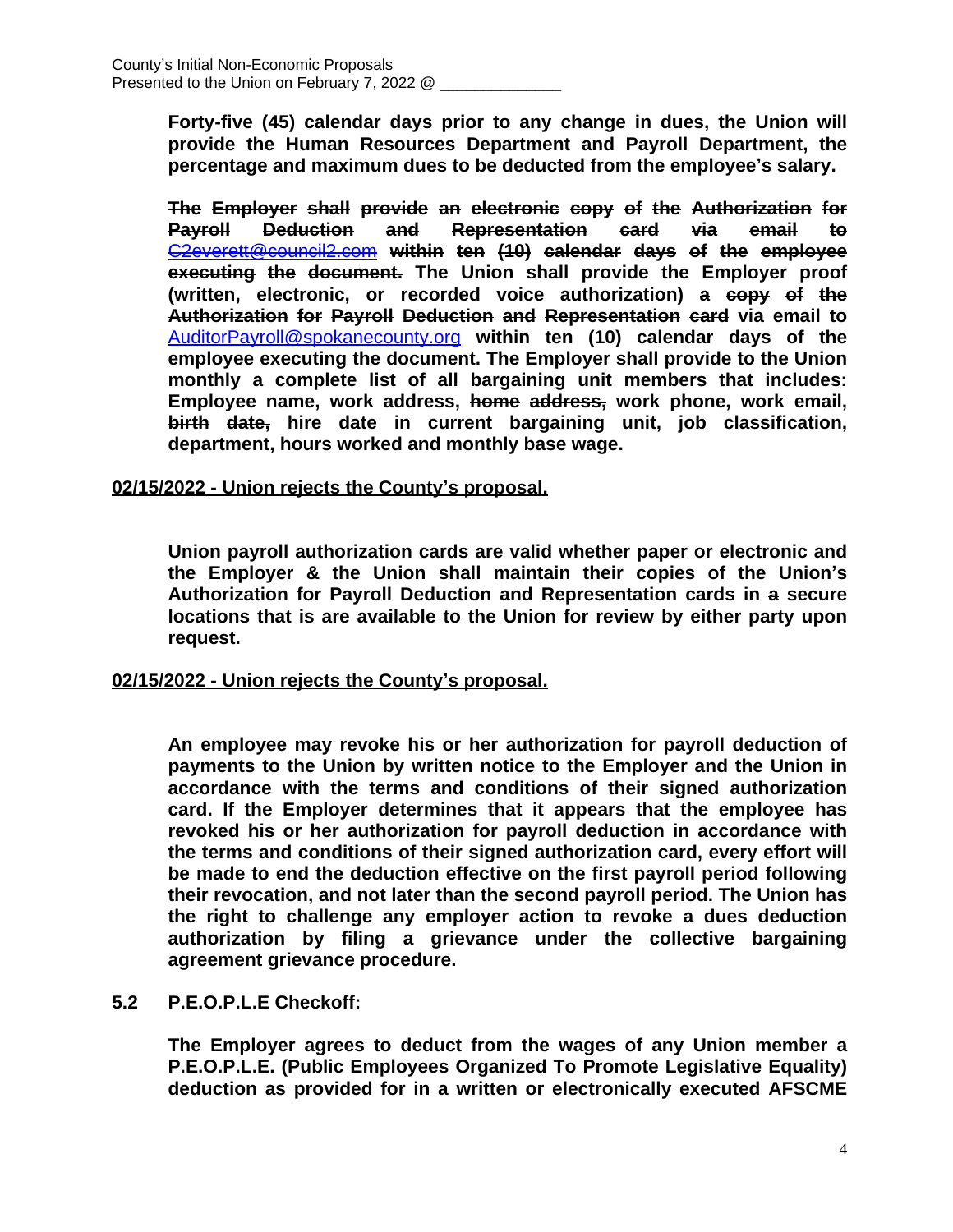**(American Federation of State, County and Municipal Employees) authorization. An executed authorization may be revoked by the employee at any time by giving written notice to both the Employer and the Union (AFSCME). The Employer agrees to remit any deductions made pursuant to this provision promptly to the Union (AFSCME) together with an itemized statement showing the name of each employee from whose pay such deductions have been made and the amount deducted during the period covered by the remittance. The Employer will transfer amounts deducted to the AFSCME P.E.O.P.L.E. program.**

**5.3 New Hire Orientation:**

**The Employer agrees to notify the Union Staff Representative in writing of any new positions and new employees. At least two (2) working days prior to the orientation of the new employee, Once per month, the Employer shall provide an electronic format list with the names of the employees, job title, local affiliation and Department. A Union official shall, at no loss of pay, be granted up to thirty minutes, unpaid, to meet with the new employee(s), if they so choose, at a time that is mutually agreeable between the Union and the Department. at the conclusion of the orientation presentation, to provide each new employee a basic overview of the employees' rights and responsibilities regarding Union membership, dues authorization and Union insurance.**

#### **02/15/2022 - Union rejects the County's proposal.**

**5.4 Union Indemnity:**

**The Union will indemnify, defend and hold the Employer harmless against any claims made and against any suit instituted against the Employer which may arise by reason of any action taken by the Employer to comply with the provisions of this Article, including reimbursement for any legal fees or expenses incurred in connection with such action. The Employer will promptly notify the Union in writing of any claim, demand, suit or other form of liability asserted against it relating to its implementation of this article.**

- **5.5** Each employee shall be protected by RCW 41.56.122 (1).
- **5.6** The Employer shall deduct any Union membership initiation fees, and, once each month, dues from the pay of those employees who individually authorize in writing that such deductions be made. The amounts to be deducted shall be certified to the County Auditor by the Treasurer of the Union, and the aggregate deductions of all employees shall be remitted, together with an itemized statement to the Washington State Council of County and City Employees, and a copy sent to the Local Treasurer, after such deductions have been made.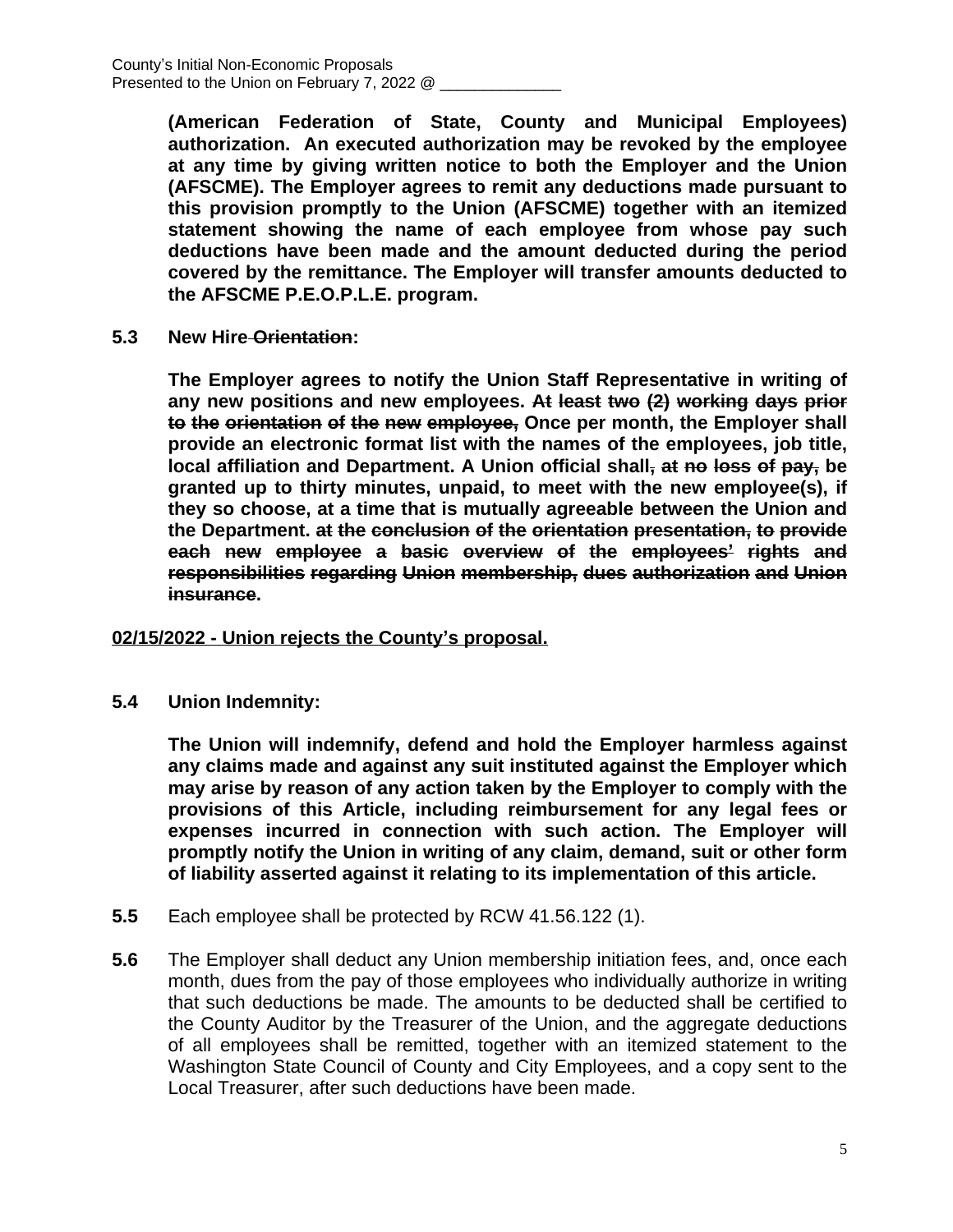# **5.7 Definitions:**

5.6.1 Regular Employee: An employee who has successfully completed their probationary period. The term of the probationary period is twelve (12) months. **This period may be extended to account for any leave of absence, paid or unpaid, that the employee may take. Should an employee promote during their probationary period, their probation period will not be extended unless by mutual agreement between the Union the Elected Official/Director or their designee. The employee shall forfeit all rights to bump back to any position(s) held prior to their promotion.**

# **02/15/2022 - Union rejects the County's proposal.**

5.6.2 Full Time Employee: A regular employee who regularly works a minimum of 37.5/40 hours per week on a continuing basis.

# **TA reached on 5.6.2 on 02/15/2022.**

- 5.6.3 Part Time Employee: A regular employee who works less than a 37.5/40 and more than 18.75/20 hours per week on a continuing basis and receives benefits on a true pro-rated basis.
- 5.6.4 Percentage/Job Share Employee: A regular employee who **works less than 37.5 hours on a continuing basis.** is not a Full-Time Employee but works on a percentage basis so benefits are pro-rated (i.e. 50%, 75%, 90%) based on the percentage of time the employee is regularly scheduled to work.

# **TA reached on removing 5.6.3 and edits on 5.6.4 on 02/15/2022.**

**5.7** The Human Resource Department, once each month, will provide electronically to the WSCCCE (Spokane Office) a bargaining unit report which contains the following member information: Employee's full name, home mailing address, home telephone number, work telephone number (if applicable), work email address (if applicable), job code number, job classification title, salary range and step, denote 37.50 or 40 hours per week, employees hourly and monthly compensation, County's date of hire, and the date this employee actually transferred into the Local.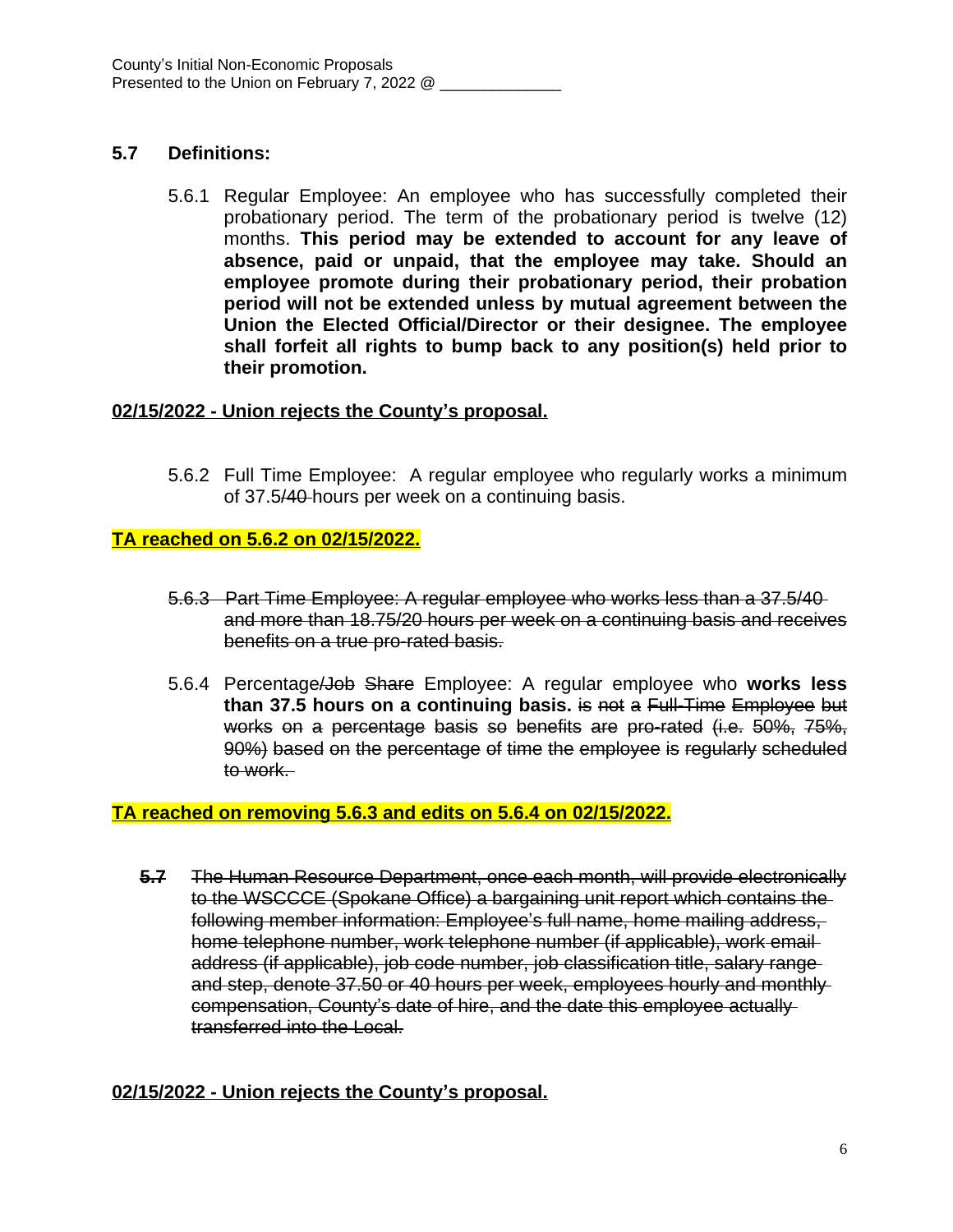# **ARTICLE 7 - UNION ACTIVITIES/FUNCTIONS/BUSINESS**

#### **7.1 Notice and Authorization of Union Representatives:**

The Union agrees to provide an updated list to elected officials, Department heads and Human Resources of who is authorized to represent the Union in any matters outlined in this article. An "authorized representative" is one who is appointed or elected by their Local Union. Prior supervisor approval shall be obtained whenever possible for absences from the workplace. Such approval shall not be unreasonably withheld. Absences from the workplace of 30 minutes or more for Union activities/functions shall be documented by use of a leave slip.

#### **02/15/2022 - Union rejects the County's proposal.**

#### **7.2 Types of Activities:**

- 7.2.1 The Employer agrees that during working hours, on the Employer's premises and without loss of pay, authorized Union representatives shall be allowed to consult with the Employer, his/her representative(s), Local Union officers, other authorized Union representatives or members concerning contract questions and problem solving in an effort to resolve issues at the lowest possible level. The Union agrees to first receive the approval from their appropriate elected official, Department head or designee and agrees to carry out these activities at times which are the least disruptive to the workplace.
- 7.2.2 The Employer agrees that representatives of the American Federation of State, County and Municipal Employees, whether Local Union representatives, State Council representatives, or International representatives shall upon notification to **and approval by** the elected official/Department head or designee, have full and free access to the premises of the Employer at any time during working hours to conduct Union activities, without disrupting the regular functions of the Department.

#### **02/15/2022 - Union rejects the County's proposal.**

7.2.3 Examples of Union activities are as follows: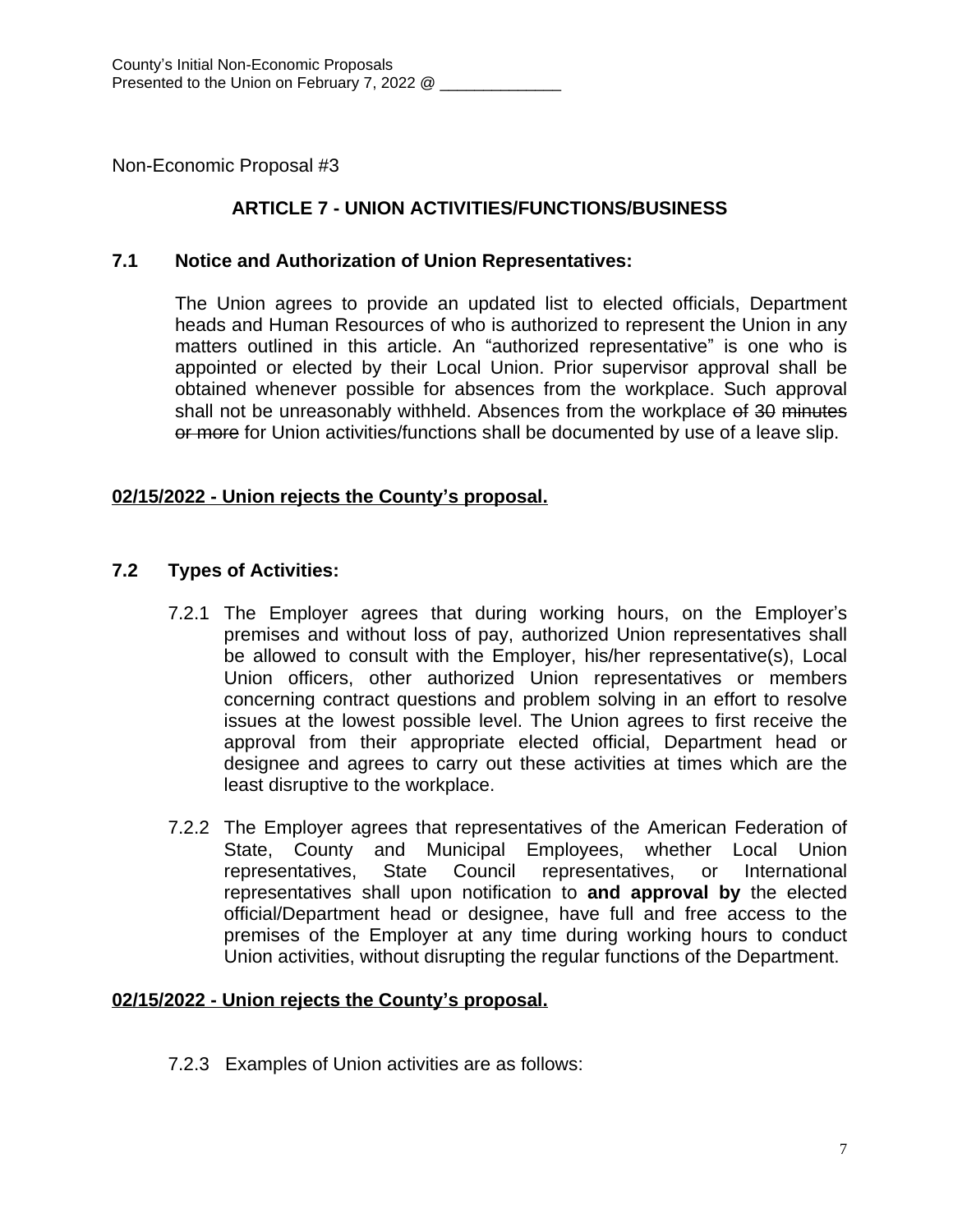- 7.2.3.2 Process grievances.
- 7.2.3.2 Participate in PERC hearings as a direct participant, i.e. as a witness, shop steward and/or president of the Local involved. Notification will be given to the Department of those requested to attend. Witnesses are those who are testifying or about to testify at the PERC hearing.
- 7.2.3.3 Attend Labor/Management meetings.
- 7.2.3.4 Attend negotiation meetings.
- 7.2.3.5 Distribute Union literature.
- 7.2.3.6 Transmit communications, authorized by the Local Union or its officers, to the employee, Employer or his/her representative(s).

#### **7.3 Union Functions**:

The Employer agrees to grant authorized Union representatives time off with**out** pay, not to exceed an accumulative total of ten (10) working days in any calendar year to attend or represent the Union at Union functions. Fifty percent (50%) of the unused days at calendar year end will be carried over to the following year for the term of the contract.

#### **02/15/2022 - Union rejects the County's proposal.**

7.3.1 To ensure adequate staffing, no more than ten percent (10%) **one (1)** of the employees Local 1553-S employee in a designated work unit will participate in a Union function at one time. A "work unit" shall be defined as a group of employees who answer to a common supervisor. If a work unit has less than ten (10) employees, only one individual will be allowed to attend.

02/15/2022 – The Union proposes the above edits in red to 7.3.1.

- 7.3.2 Example of functions are as follows:
	- 7.3.2.1 Union Conventions
	- 7.3.2.2 Council 2 Executive Board Meetings/Training.
	- 7.3.2.3 Other functions that management agrees are beneficial to the County.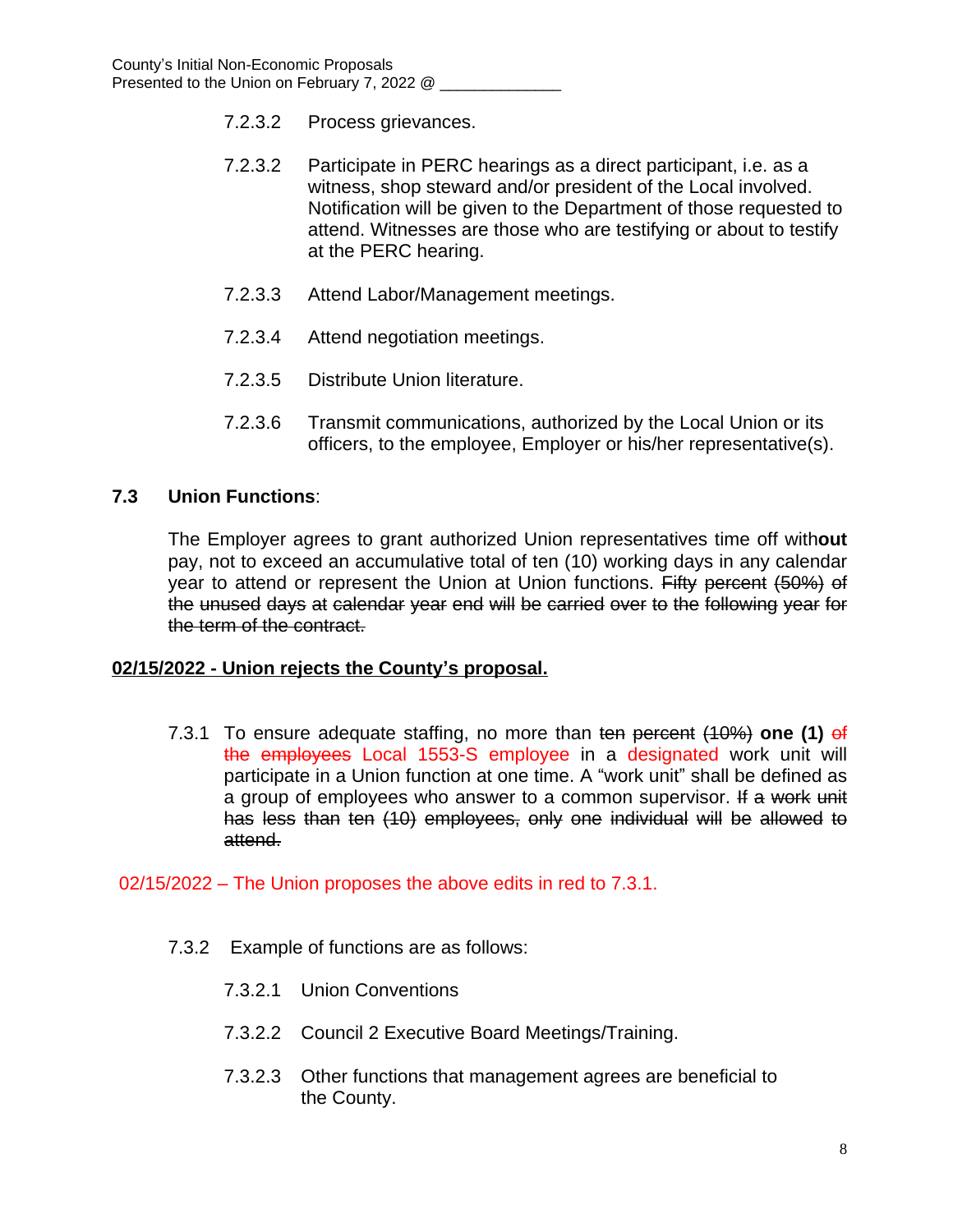# **7.4 Union Business:**

The Union agrees to conduct Local Union business at times other than normal county business hours. Examples of Local Union Business are as follows:

- 7.4.1 General membership meetings
- 7.4.2 E-Board meetings
- 7.4.3 Elections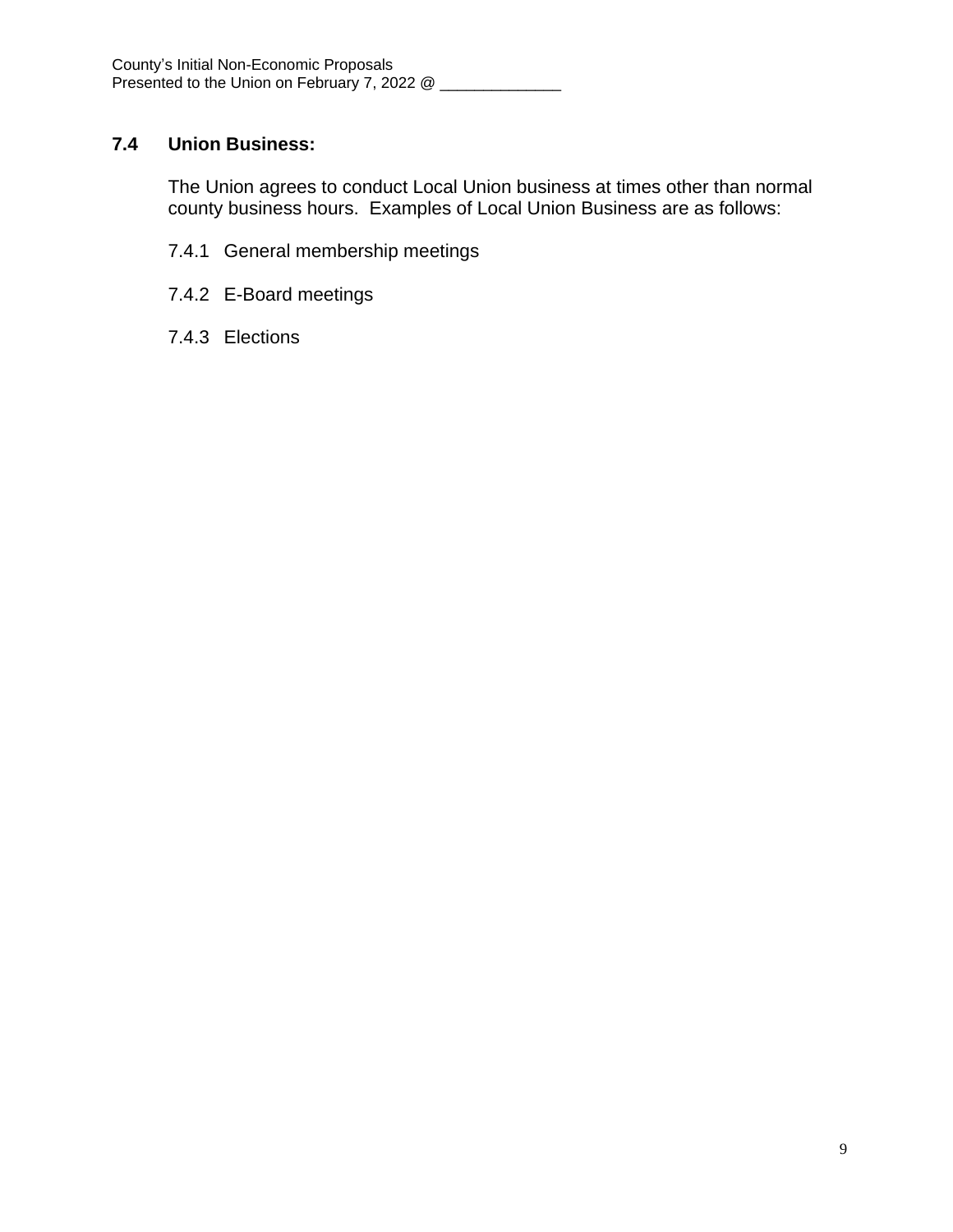# **ARTICLE 9 – PAID TIME OFF (PTO)**

#### **9.8 Other Benefits/Programs:**

- 9.8.1 Employees on the PTO plan are not eligible to receive or donate time to Shared Leave.
- 9.8.2 Short Term Disability (STD) **and Long Term Disability (LTD)**:
	- a. **Employees will be eligible for STD & LTD benefits in accordance with the County's policy.** Employees must use all of the PTO/CAT balances prior to receiving STD.
	- b. Only employees on PTO are eligible for the STD plan,
	- c. STD has a benefit waiting period of 60 calendar days from the date of the disability. STD benefits end with Long Term Disability (LTD) begins.
	- d. STD will pay sixty percent (60%) of an employee's basic monthly gross earnings in effect at the time they become disabled, and provide a monthly STD income payment. Payroll related taxes and other benefit contributions (i.e. medical, dental, life insurance, retirement) are not deducted from the monthly STD income by the IRD. (Consult your tax advisor)
	- e. For complete STD plan information and requirements, contact Human-Resources.
- 9.8.3 Long term Disability (LTD):
	- a. Employees must use all of the PTO/CAT account balances prior to receiving LTD.
	- b. Only employees on PTO are eligible for the LTD plan.
	- c. LTD has a benefit waiting period of 180 calendar days from the date of disability.
	- d. LTD will pay sixty percent (60%) of an employee's basic monthly gross earning in effect at the time they became disabled, and provide a monthly LTD income payment. Payroll related taxes and other benefit contributions (i.e. medical, dental, life insurance, retirement) are not deducted from the monthly LTD income payment; however, such payments may be considered taxable income by the IRS. (Consult your tax advisor)
	- e. For complete LTD plan information and requirements, contact Human Resources.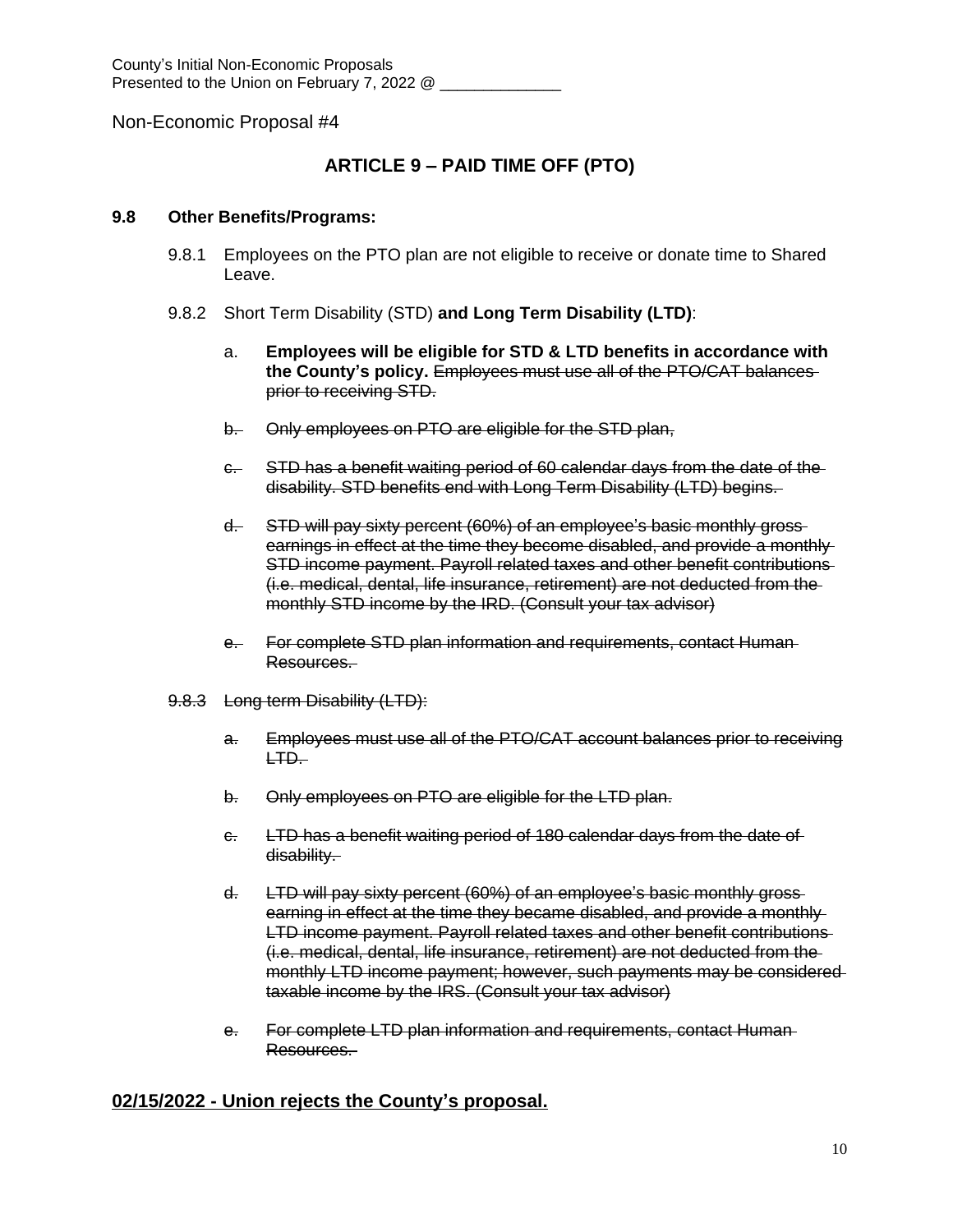- 9.8.4 Labor and Industries (L&I) Leaves:
	- a. Employees will have the option of using CAT, PTO or leave without pay for approved L & I leaves.
	- b. Employees must first use CAT time if it is available. PTO and CAT hours are eligible for buy back in accordance with workman's Comp statutes and County Policy. If no CAT hours are available, PTO time or leave without pay may be used.
	- c. Employees must authorize in writing their desire to use PTO time as a buyback option versus straight time-loss option.
	- d. Monthly income payment is determined by L & I. Contact Risk Management Department for information and requirements.
- 9.8.5 Family Medical Leave Act (FMLA):
	- a. Employees who have an illness or injury requiring them to be absent for three (3) working days or longer per condition, should contact Human Resources to discuss FMLA or other benefits/conditions (including CAT account) that may apply as a result of their time off. Spokane County Risk Management and/or HR may require a release to return to work for employee medical absences.

#### **9.9 Conversion from Current Plan to PTO:**

- a. Conversion will occur as negotiated and adopted by the Board of County Commissioners.
- b. Vacation hours will be converted hour for hour.
- c. Sick leave from an employee's current balance will be credited up to sixty (60) hours (for **37.5 hour employees** seven and one-half (7.5) hour shift)/ sixty-four (64) hours (for **40 hour employees** eight (8) hour shift) in the PTO bank. Remaining sick leave hours will be placed in a catastrophic (CAT) account.

#### **TA reached on 9.9.c on 02/15/2022.**

d. If the combination of vacation, personal days and sixty (60)/sixty-four (64) hours of sick leave exceeds the PTO rollover cap, excess PTO will be cashed out down to the cap.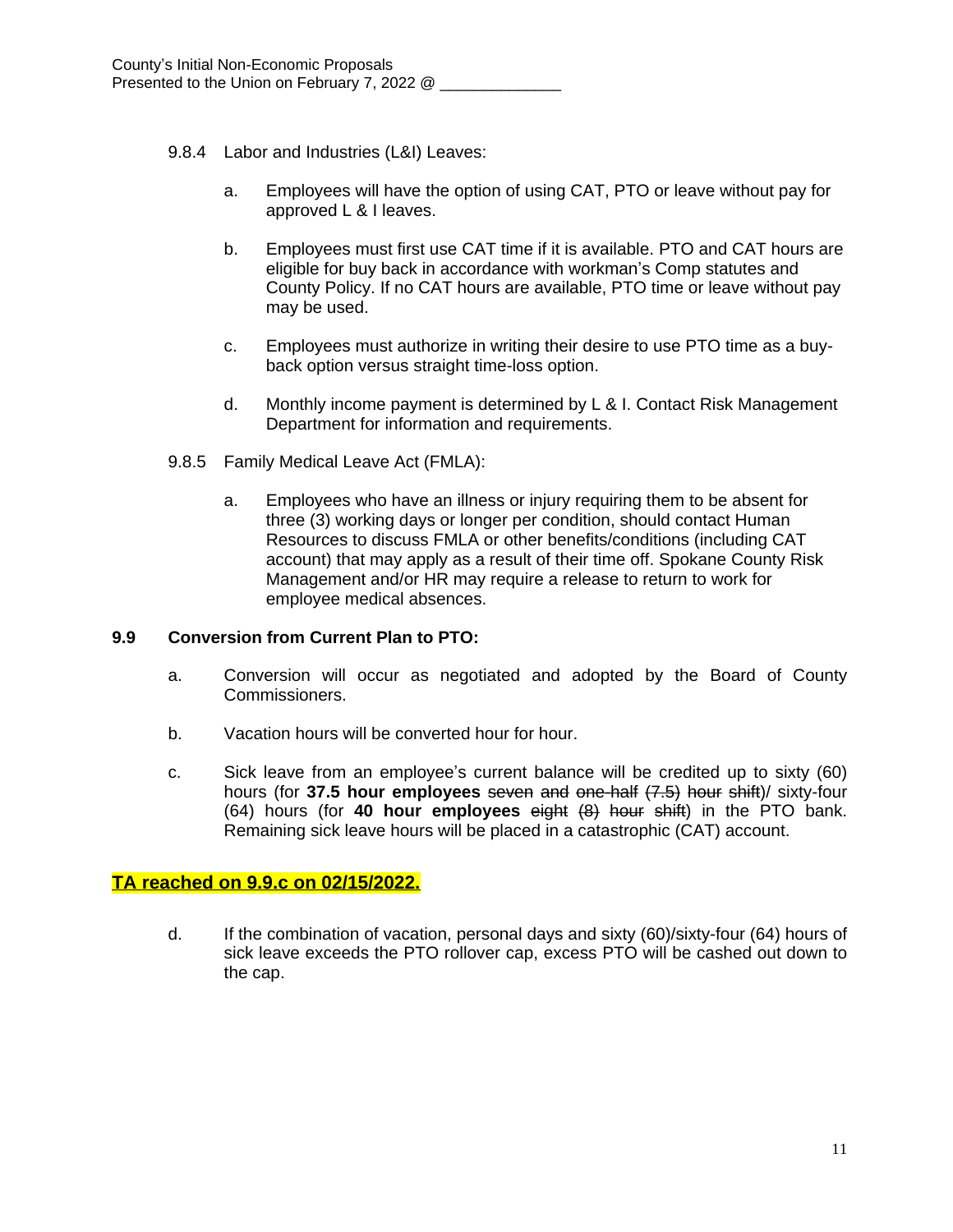#### **ARTICLE – 10 – BEREAVEMENT LEAVE**

#### **10.1 Effective April 1, 2018, Bereavement Leave:**

Bereavement leave entitles a member up to three (3) working days off with pay, not chargeable to PTO leave balance if member suffers a death of a member of his/her immediate family as defined below.

Bereavement leave entitles a member up to ten (10) working days off with pay, not chargeable to PTO/CAT leave balances if the member suffers a death of a spouse or child.

In addition:

- Two additional working days may be authorized if travel time is needed for out-of-town funerals. To be considered out-of-town, the employee must travel more than one hundred and twenty-fives miles one way outside of Spokane County.
- **Bereavement leave can be utilized over a six (6) month period after the death.**
- If the employee requires additional bereavement time, they may request additional time off chargeable to compensatory time or PTO.

#### **TA reached on 10.1 on 02/15/2022.**

#### **10.2 Immediate Family:**

In the event of sickness, disability, medical or dental appointments or death in the immediate family requiring the presence of the employee, he/she shall be granted PTO/CAT leave with pay. The immediate family shall be defined as : Spouse, State Registered Domestic Partner, parent, step-parent, child (biological, adopted, step or foster) regardless of age or dependency status, sibling, grandparent, grandchild, fatherin-law, mother-in-law, brother-in-law, sister-in-law, daughter-in-law, son-in-law or a more distant relative if living as a member of the employee's immediate family.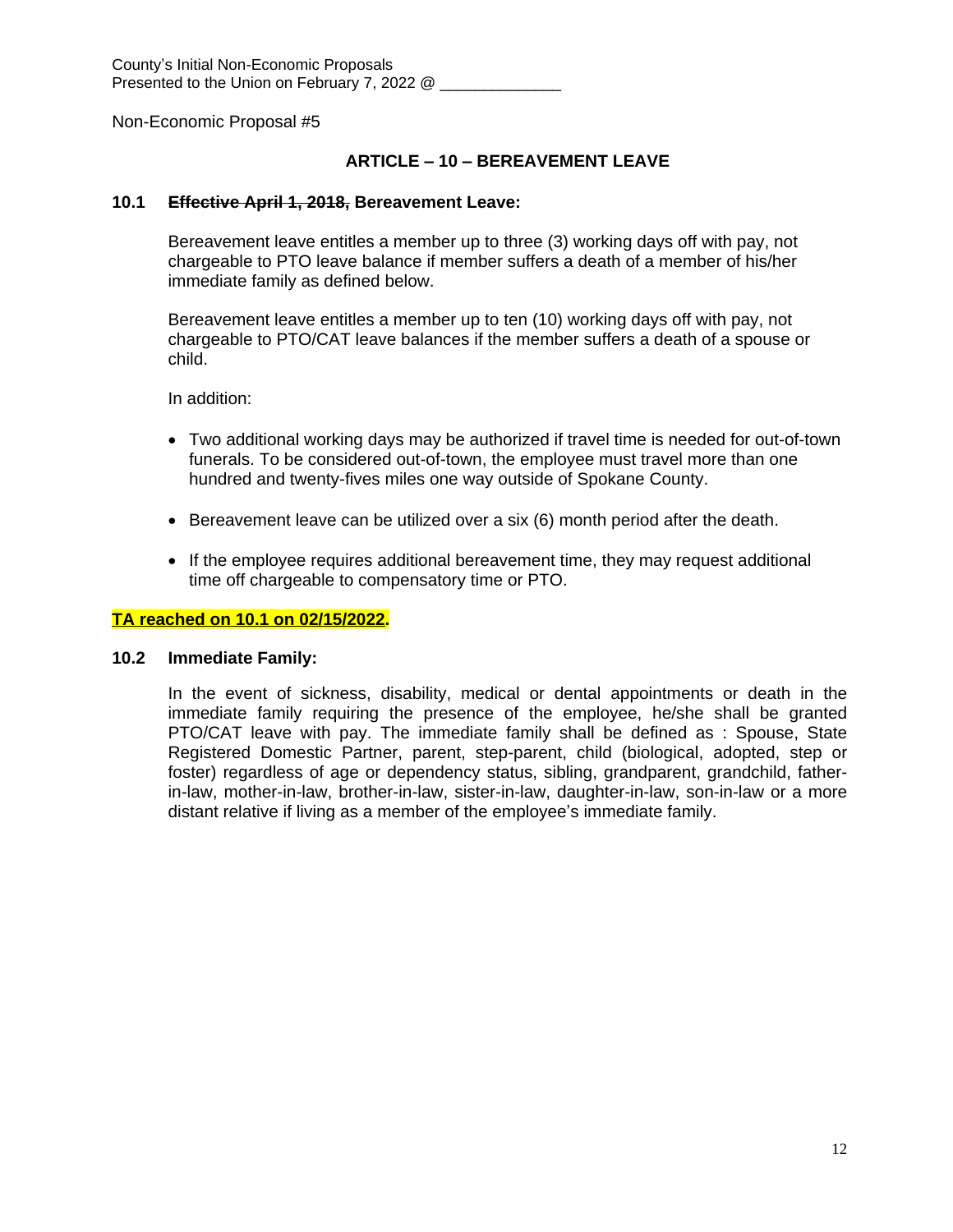## **ARTICLE 12 - HOURS OF WORK**

All items contained in this Article shall apply unless specifically addressed in individual supplements.

#### **12.1 Regular Hours:**

- 12.1.1 The regular hours of work each day shall be consecutive except for interruptions for lunch periods.
- 12.1.2 All employees' work schedules shall provide for a fifteen (15) minute rest period during each half shift.
- 12.1.3 The normal work week shall consist of five (5) consecutive days followed by two (2) days of rest. Seven and one-half (7-1/2) or eight (8) consecutive hours of work, except for interruptions for lunch periods, shall constitute a workday.

#### **02/15/2022 - Union rejects the County's proposal.**

- 12.1.3.1 Shifts shall be bid on the basis of seniority and may not be changed during the markup except by mutual agreement by the Union and the County. Employees may voluntarily trade shifts with the approval of Management.
- 12.1.3.2 Supervisors may be reassigned from their bid shift and/or days off for a maximum of thirty (30) calendar days. Such reassignment shall be for training or special projects and may include changes in shifts for familiarization. Supervisors will be given a thirty (30) calendar day notice of a change of shift or days off except in emergencies.

Management will **may** consider the employees' non-work obligations such as school, health care, day care and civic duties before reassigning them.

#### **02/15/2022 - Union rejects the County's proposal.**

12.1.3.3 Juvenile Detention Shift Supervisors work shifts shall be bid every four (4) month for markups beginning in January, May and September beginning the first Monday of the month. Employees whose work shift is extended or reduced due to daylight savings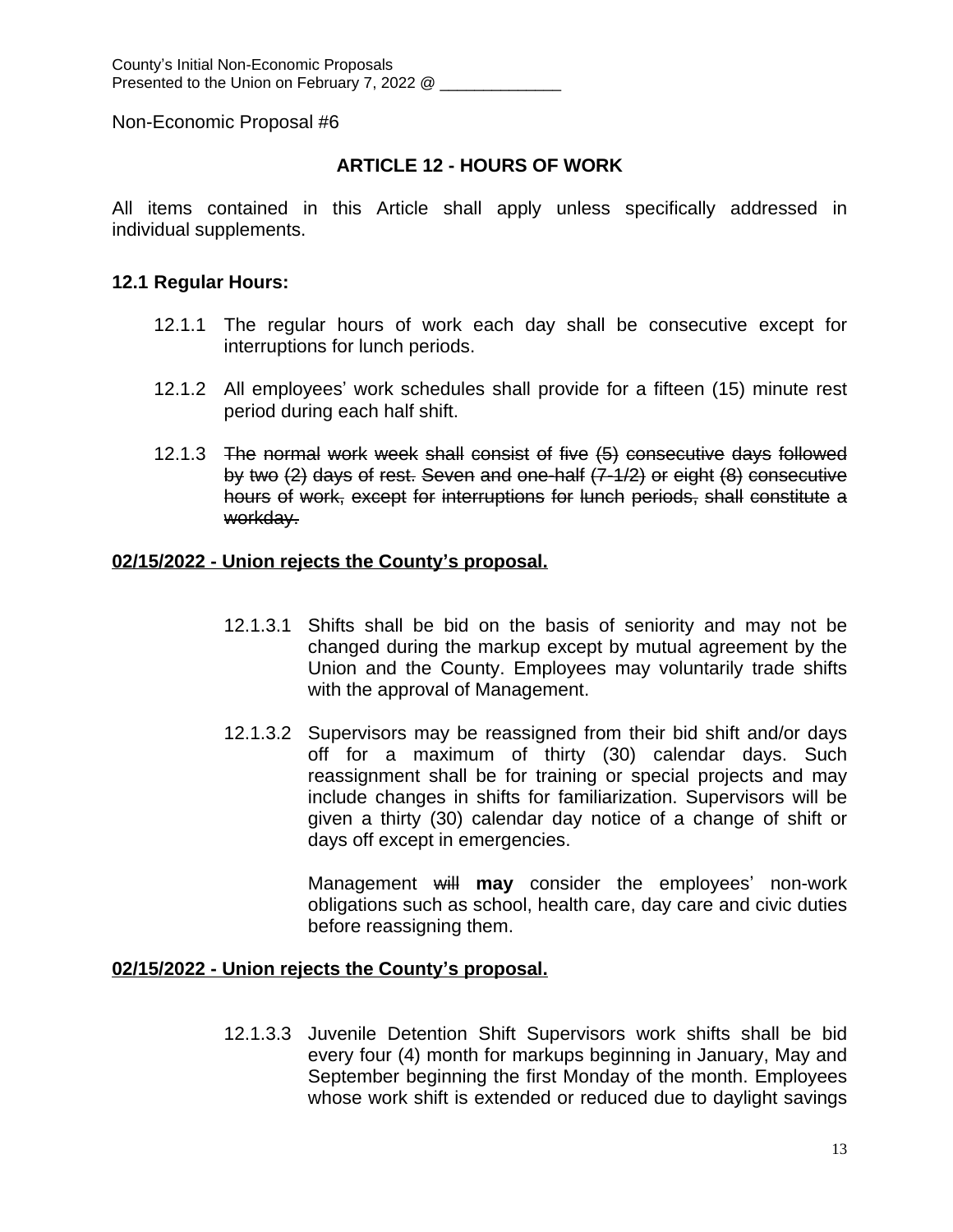time shall be paid for the actual hours worked. In the case of an hour reduction the employee will be allowed to add another hour to that shift to match the number of hours scheduled.

- 12.1.3.4 All employees shall be scheduled to work on a regular work shift, and each shift shall have regular starting and quitting times. Work schedules showing alternative shifts, workdays and hours shall be posted on all Department bulletin boards. Except for emergency situations, work schedules will not be changed without giving the Union and the employee ten (10) working days advance notice. When the Employer has a need to change work schedules within the Department, the Department shall notify the Union to negotiate the effects of the proposed schedule change.
- 12.1.4 Working through a rest or meal break must be authorized by a supervisor in writing.

# **12.2 Alternative Work Hours or Shifts:**

- 12.2.1 The Employer may establish a work week other than five (5) seven and one-half (7-1/2) or eight (8) hour days or shift work within a Department. The Department shall notify the bargaining unit to negotiate the effects of the changes.
- 12.2.2 Alternative work hours or shifts other than five (5) seven and one-half or eight (8) hour days will be negotiated with the effected Department/bargaining unit.
- 12.2.3 Alternative work schedules agreed upon by both parties will allow different start times and workdays but will not create overtime for regularly scheduled hours.
- 12.2.4 Effective April 1, 2018, employees on alternative work schedules whose regular work day differs from the seven and one half (7.50) or eight (8) hour day shall have their holidays paid for as the number of hours in their actual scheduled work day.

#### **02/15/2022 - Union rejects the County's proposal.**

#### **12.3 Paid Leave**:

All paid leave shall be considered as hours worked **but will not count toward overtime eligibility**.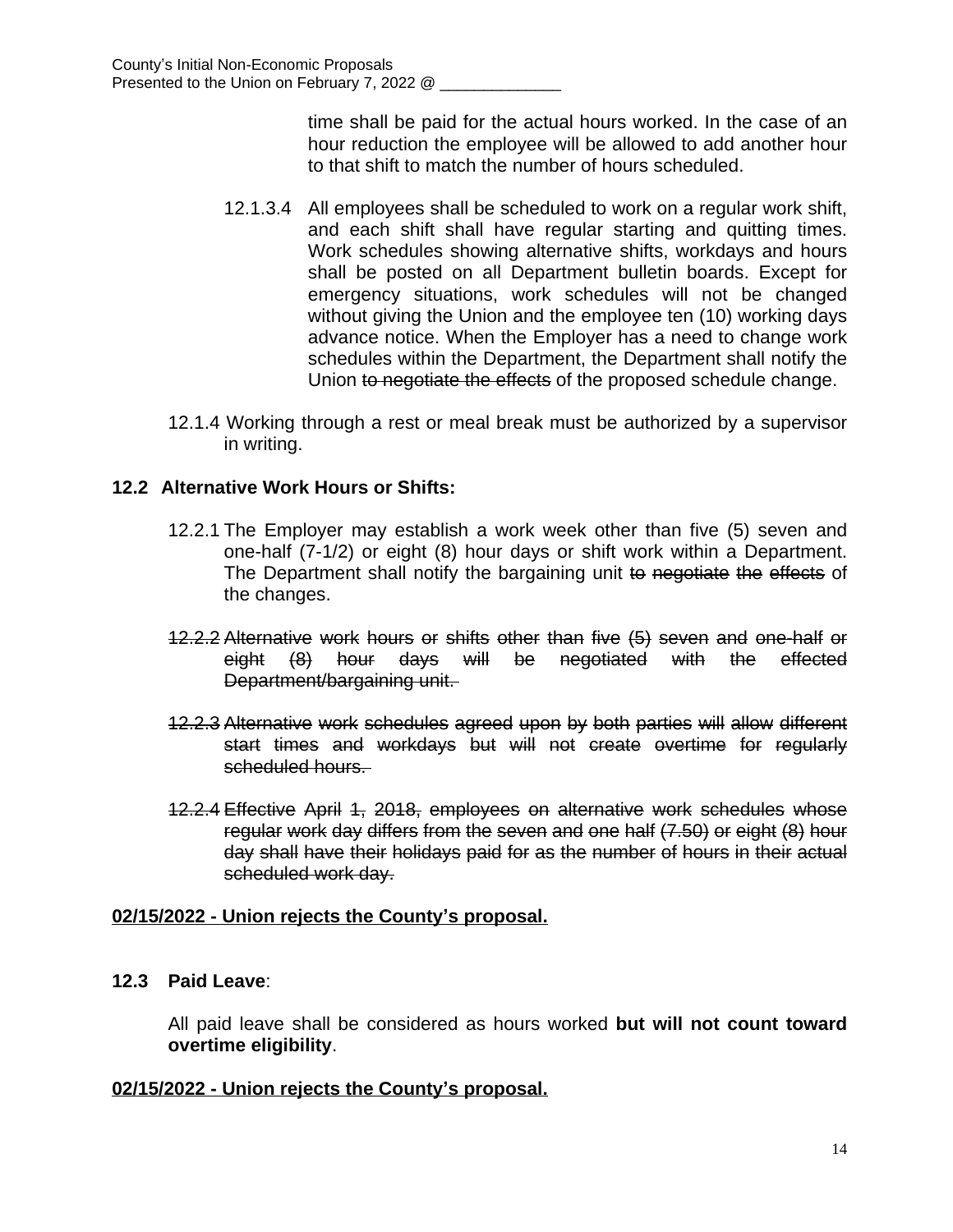# **ARTICLE 13 - LEAVES OF ABSENCE**

#### **13.3 Compensation for Absences Due to Widespread Emergency:**

- 13.3.1 If County offices have not been closed and individual employees are unable to report to work, or are permitted to leave early, such absences are to be charged to personal holiday time, accrued vacation or accrued comptime. If such accrued leave time is not available to that employee, such absence will be without pay.
- 13.3.2 Employees who are late arriving to work due to the current weather/road/emergency conditions may charge the time to accrued leave, take the time without pay, or make up the time at a maximum of seven and one-half (7½) or eight (8) hours within two (2) weeks.

# **TA reached on 13.3.2 on 02/15/2022.**

13.3.3 In the event the Board, after consultation with the Sheriff, determines to close County operations and directs employees to go home, all but essential personnel shall be released**. If employees are eligible and have the capability to work from home, are expected to continue working from home for the duration of the closure. Employees who are unable to perform their job-related duties from home may elect to go unpaid or use accrued time for the time missed due to the closure**, and they shall be paid for the time off the job. Such pay shall not be charged to accrued leave time.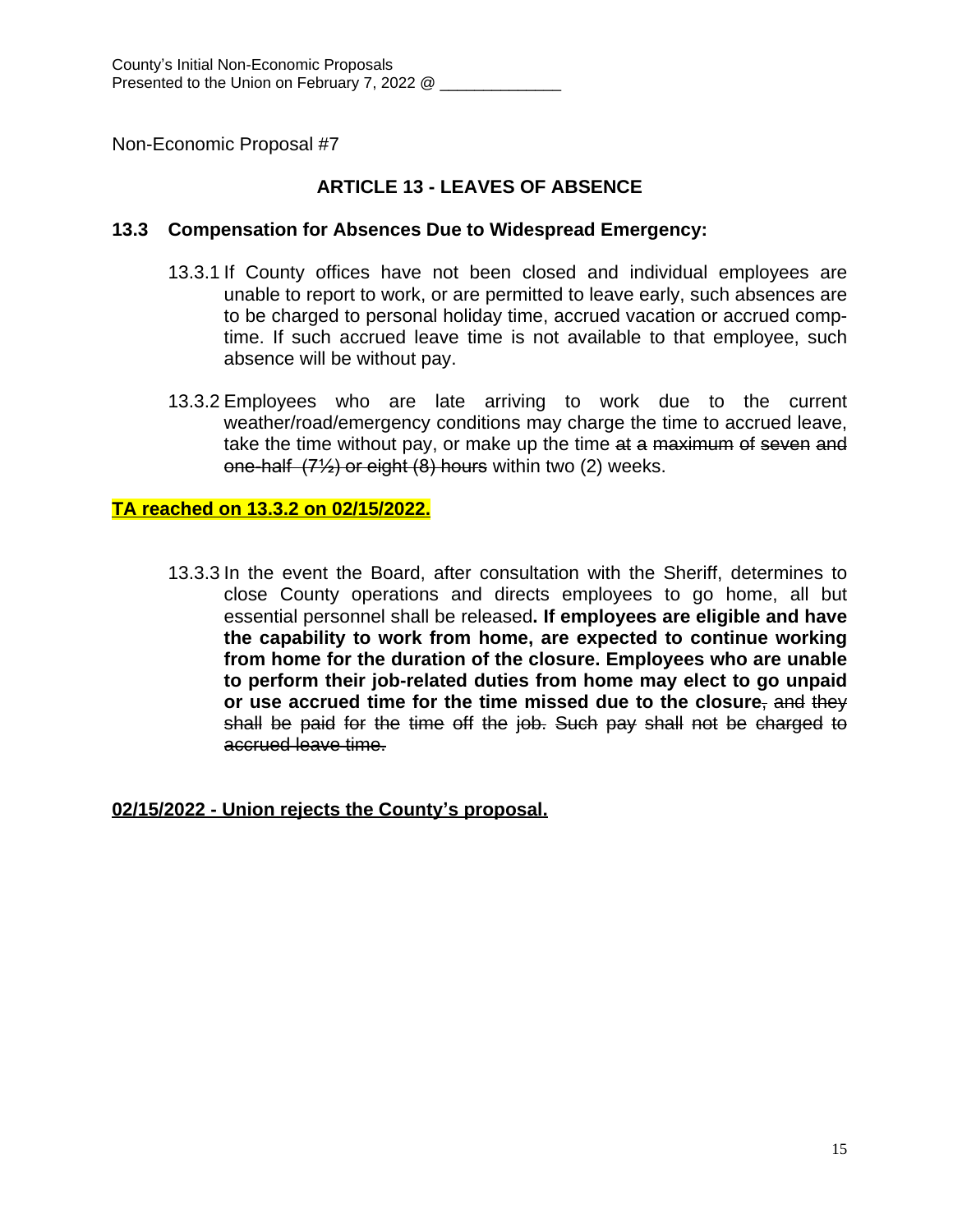## **ARTICLE 14 – CLASSIFICATION/RECLASSIFICATION**

#### **14.1 Positions and Classification Specifications:**

- 14.1.1 Position: Single job. A specific aggregate of duties and responsibilities assigned by department management to be performed by one employee within the Department.
- 14.1.2 Classification: One or more positions that are sufficiently alike with respect to duties and responsibilities to warrant using the same title, qualification requirements, descriptions/class specifications, job code number and pay grade as listed in Appendix 1. Different positions within a classification may use different selection factors and recruitment processes.
- 14.1.3 The County agrees to update the classification specifications when requested by a department in a timely manner and provide written notice to the applicable local union. **If the County makes updates to a classification specification, the County will provide the Union fourteen (14) days notice prior to the implementation of the revised specification.** The Union will have 20 working **fourteen (14)** days from receipt of the notice to negotiate **discuss** the impact of changes to the existing classifications. The parties may extend the time frames by mutual agreement.

- **14.2 Reclassifications:** Employees shall have the right to request re-evaluation utilizing the following procedures. In any case, an employee cannot be reclassified if they do not meet the minimum requirements of a position to which they are requesting reclassification to.
	- 14.2.1 Requests for reclassification may be the result of either a nine (9) month or greater assignment working out of class, or a significant change in duties and responsibilities. All requests shall be submitted on a Job Analysis Request form. An employee or the employer may file a request.
	- 14.2.2 Positions submitted for reclassification consideration, related to a nine (9) month out-of-class assignment must have the Elected Official, Department Head or designee's signature concurring with the request for reclassification consideration. The Elected Official, Department Head or designee shall have 10 working days to respond in writing to the request and/or forward request to Human Resources.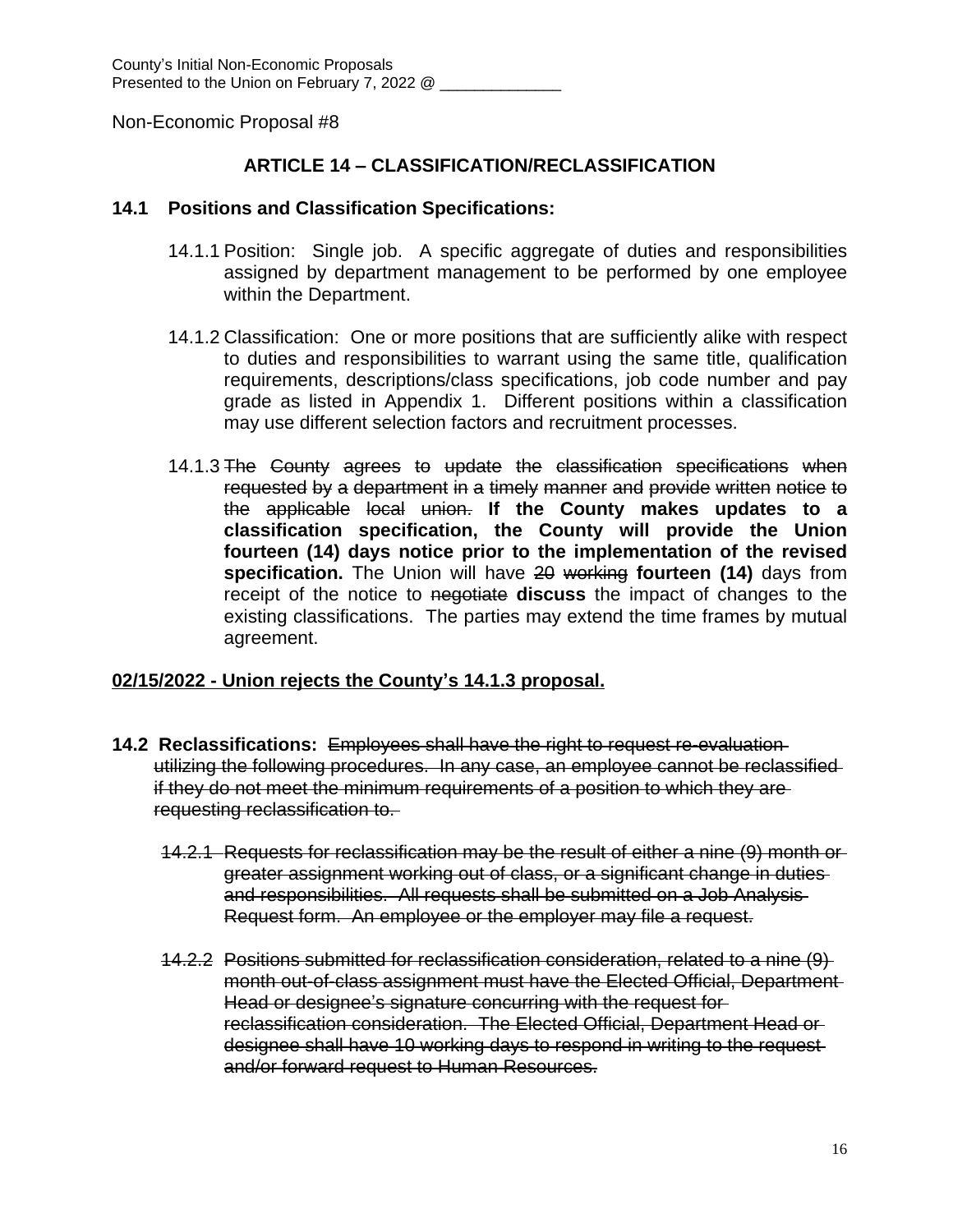- 14.2.3 Regarding positions submitted for reclassification consideration due to a significant change in job duties, the employee or department must detailthose duties that are contained within a different class specification or are not contained within the employee's current class specification. Additionally, the requester must specifically detail how long they have been performing the duties for more than 50% of their work time as well as how long that type of assignment is expected to continue. Such requests must also have the Elected Official, Department Head or designee's signature concurring with the request for reclassification consideration. The local union shall be forwarded a copy of the request. The Elected Official, Department Head or designee shall have ten (10) working days to respond in writing to the request and or forward the request to Human Resources.
- 14.2.4 If there is no concurring signature from the Elected Official, Department Head or designee in either case described in 14.3.6.2 or 14.3.6.3 above, the employee must discontinue performing the out of class duties that formed the basis for the request. Additionally the Elected Official, Department Head or designee must assure there is no assignment of out of class duties.
- 14.2.5 If the employee and Elected Official, Department Head or designee agree on the body of work and the work continues to be assigned but there is disagreement on the proper classification the reclassification request may be submitted to step 2 of the grievance procedure.
- 14.2.6 If agreed to and approved, and the employee has been receiving out of class pay, the effective date of the reclassification shall be the tenth (10th) working day after the request was submitted by the employee to the Elected Official, Department Head or designee.
- 14.2.7 If there is disagreement between the employee and the Elected Official, Department Head or designee regarding the content of the information on the Job Analysis Request, the reason for the disagreement will be discussed with the employee and the Union. The employee and Union will have ten (10) working days to address and revise the area(s) of disagreement. If the revised request is received by the end of the ten (10) working days, and if agreed to and approved, the effective date of the reclassification shall be the tenth (10th) working day after the request was initially submitted by the employee to the Elected Official, Department Head or designee.
- 14.2.8 If a revised request is not received by the end of the ten (10) working days, the effective date of the reclassification shall be the tenth (10th) working day after any subsequent submissions have been agreed to and approved by the Elected Official, Department Head or designee.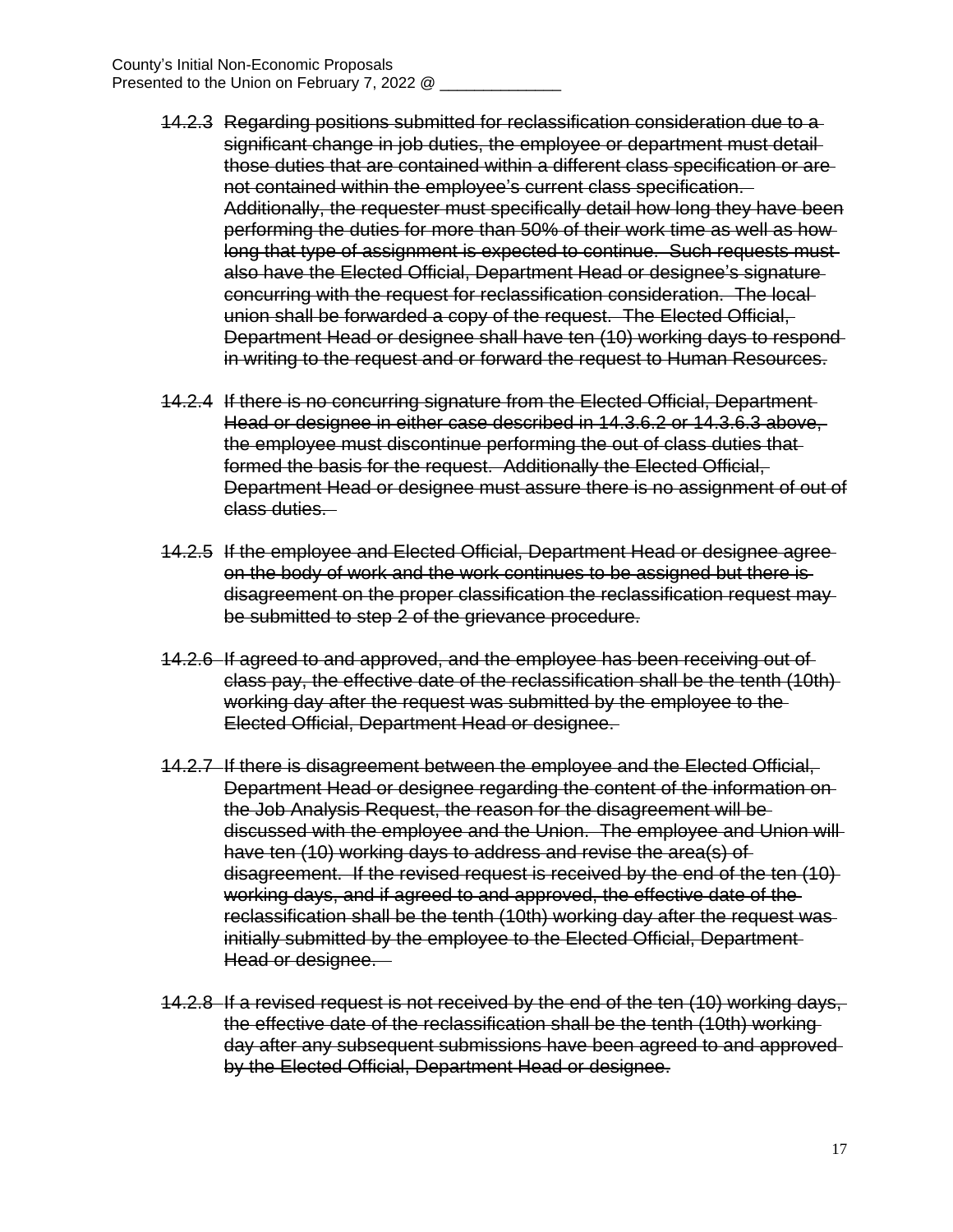- 14.2.9 Once Human Resources has received the reclassification request, they will respond within thirty (30) working days as to their determination of reclassification. The parties may mutually agree to extend the thirty (30) working days.
- 14.2.10If there is no concurring signature from the Elected Official, Department Head, designee or Human Resources after attempts are made to resolve the disagreements, the employee may submit the reclassification request to step 2 of the grievance procedure.
- 14.2.11No employee shall be allowed to request reclassification consideration if it has been less than one year from the date of the last reclassification determination.
- 14.2.12Reclassified positions with no incumbent shall be posted in accordance with specific labor agreements or supplemental agreements if applicable.

#### **14.3 Wage/Range Adjustments for Existing Classifications:**

In the event there is a recruitment or retention problem indicating the relative market value of the classification may need reviewing, the Department*,* or Human Resources may request a job analysis and/or salary survey be conducted to determine the appropriateness of the salary even when there is no significant change in duties and responsibilities or there is no nine month out of class assignment. In the event the results of that study indicate the salary needs adjusting, the parties agree to negotiate the salary and the impact of the adjustment on the affected employees.

#### **14.4 Administration of Rates of Pay:**

Administration of rates of pay shall be as follows:

- No employee shall be paid at a rate of pay less than the minimum nor more than the maximum salary range established for his/her job classification as set forth in the pay plan.
- All pay rates in the pay plan are based upon full time employment at the normal working hours for the position.

#### **14.5 Calculating Hourly Wage:**

 $\overline{a}$ 

14.5.1 For the purposes of calculating the hourly rate of pay for employees who are paid on the basis of a monthly salary, hourly wages shall be determined by the following formula: Annual Salary divided by weekly hours worked divided by 52 weeks = Standard Hourly Rate.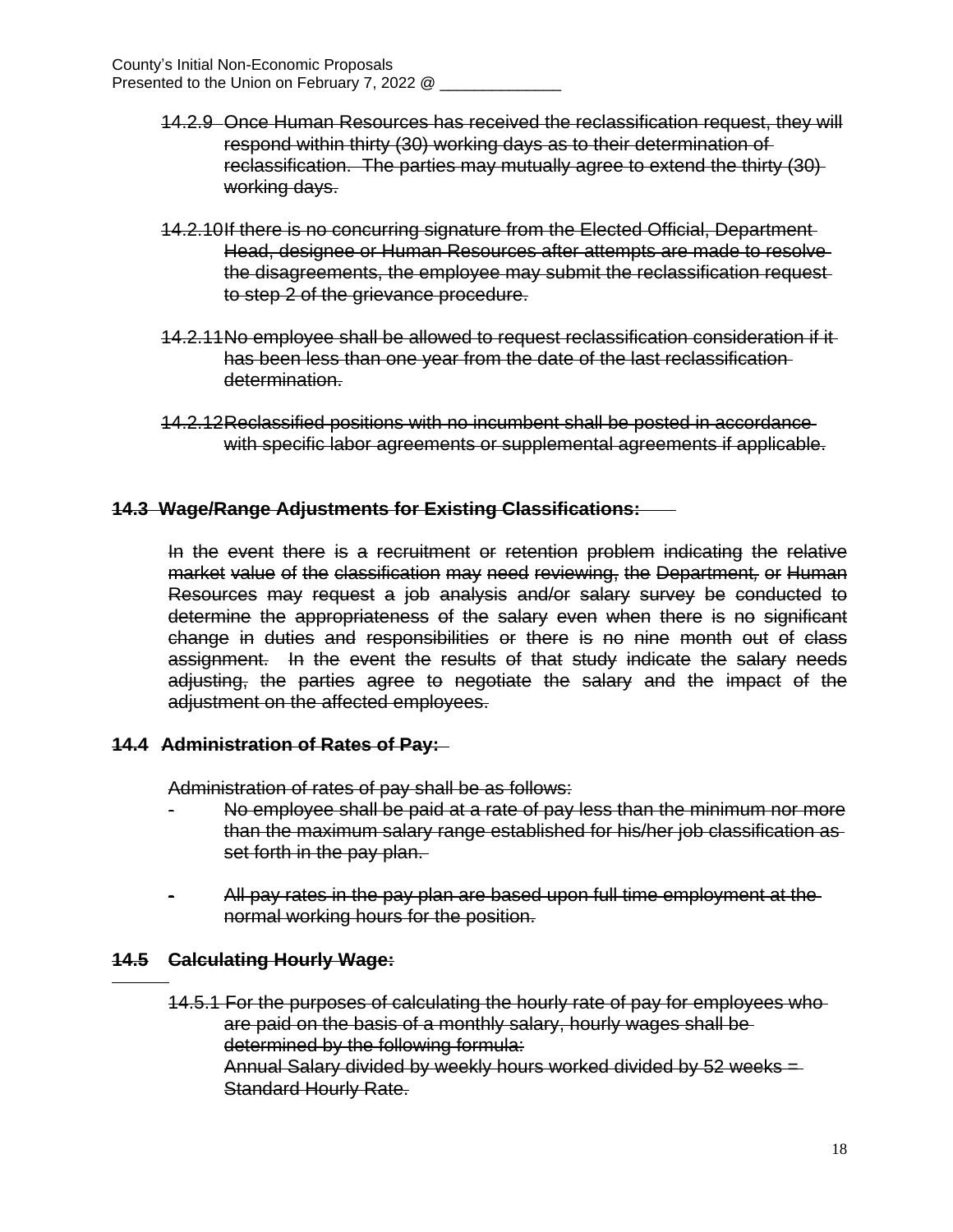14.5.2 The above formula is used to calculate the Standard Hourly Rate for determining overtime pay, sick leave payout, and vacation leave payout.

# **02/15/2022 - Union rejects the County's 14.2 – 14.5.2 proposal.**

## **14.6 Starting Rate Upon Initial Employment:**

- 14.6.1 New employees to Spokane County shall be appointed at a step within the pay range<sub>r</sub> not to exceed step six  $(6)$ , in effect for the particular classification or position to which the appointment is made.
- 14.6.2 The Union shall be notified of such advance step placement. Employees to be hired at step seven (7) or above shall be by mutual agreement between the County and the Union.
- 14.6.3 Advanced step placement shall not surpass current employees step placement in that classification
- 14.6.4 An advanced step placement at step two (2) or above shall require 12 months (1950 or 2080 hours worked) before advancing one step (2.56%) in 2018, two steps (5.12%) commencing January 1, 2019 on the wage table. Subsequent step increases shall be at twelve (12) month intervals from the date of the 12 month increase, until the top step is achieved.

#### **02/15/2022 - Union rejects the County's 14.6.1 – 14.6.4 proposal.**

14.6.5 For those not advanced step placed, **U**pon successful completion of a minimum six (6) months (975 or 1040 hours worked), the new employee will advance one step  $(2.56%)$  on the wage table; and, commencing January 1, 2019 subsequent steps after this first step increase after hire  $(975$  or 1040 hours/6 month) will be at two steps increments  $(5.12\%)$ . Subsequent step increases shall be at twelve (12) month intervals from the date of the 6 month increase, until the top step is achieved.

#### **02/15/2022 - Union rejects the County's 14.6.5 proposal.**

**14.7 Pay Rate Upon Promotion:** A current regular employee who is promoted shall be paid at the step in the new range which represents at least a 5.12% step **an** increase over the rate of pay received immediately prior to the promotion or at the minimum step of the new range, whichever is greater, provided that such increase does not exceed the maximum step of the new range.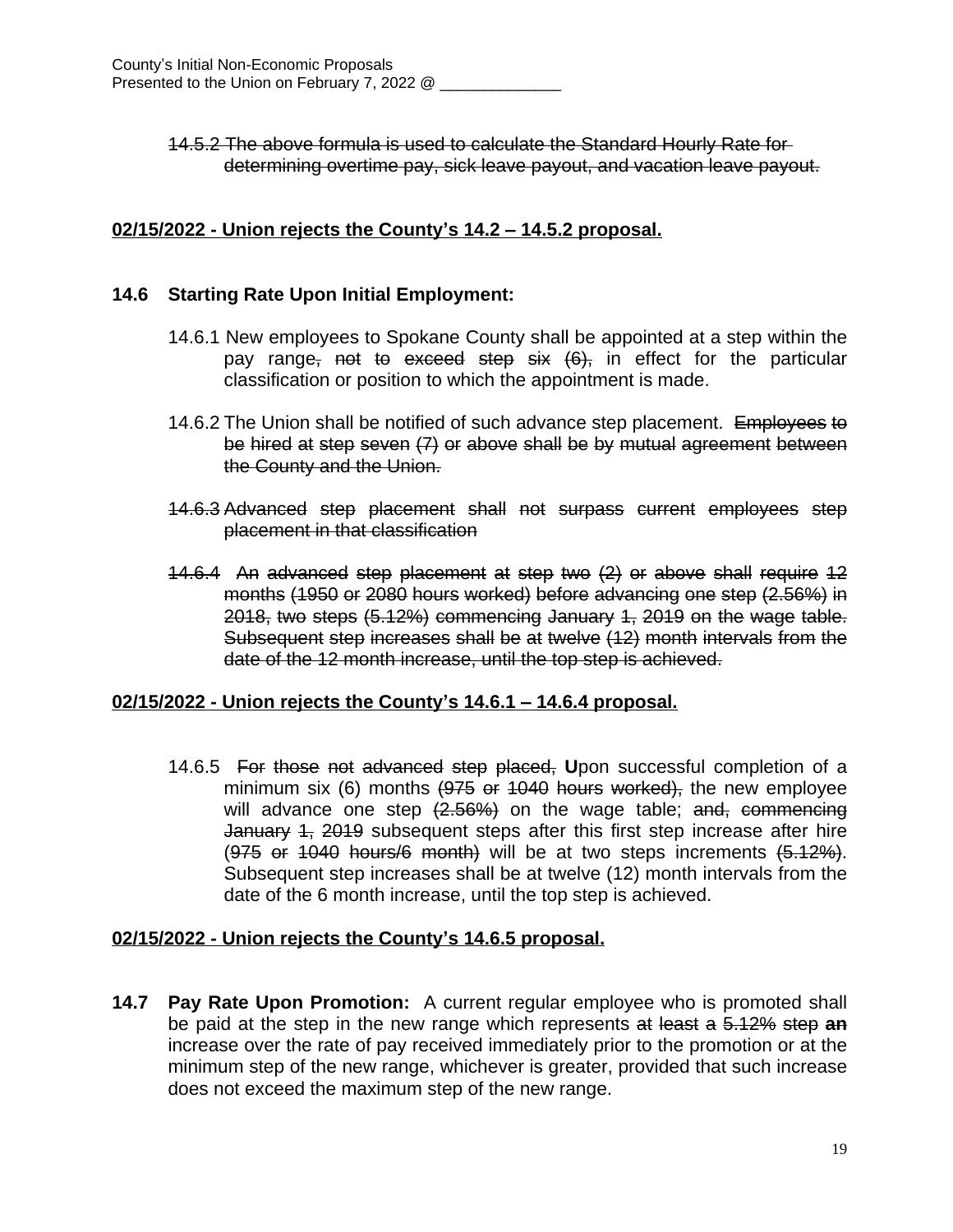If the promotion is a result of a competitive recruitment for a new or vacant position, the employee will receive a **one-**step increase, six (6) months after the effective date of beginning the new job assignment.

If the promotion is not a competitive recruitment, the employee will receive a step increase twelve (12) months after the effective date of beginning the new job assignment.

In either case, subsequent step increases shall be at twelve (12) month intervals until the top step is achieved.

Step increases will be in increments of 2 steps if initial hire into County was prior to 7/15/14 or 1 step if initially hired after 7/15/14. Commencing January 1, 2019 step increases after the first step increase after hire will be in two step increments (5.12%) until the top step is achieved.

# **02/15/2022 - Union rejects the County's 14.7 proposal.**

## **14.8 Pay Rate Upon Reclassification:**

14.8.1 Reclassification to a higher classification:

If an individual position is reclassified with an incumbent employee in the classification and there is no competitive recruitment process, the employee shall be paid at the step in the new range which represents at least a 5.12% **an** increase, but not to exceed a 10.24% increase, over the rate of pay received immediately prior to the reclassification or at the minimum step of the new range, whichever is greater. The resulting increase cannot exceed the maximum step of the new range.

The employee will receive step increase in increments of 2 steps if initial hire into County was prior to 7/15/14 or 1 step if initially hired after 7/15/14. Commencing January 1, 2019 step increases will be in two step increments (5.12%) until the top step is achieved. The next step increase will be twelve (12) months after the effective date of the reclassification and subsequent step increases shall be at twelve (12) month intervals until the top step is achieved.

#### **02/15/2022 - Union rejects the County's 14.8.1 proposal.**

14.8.2 Reclassification to a lower classification:

If an individual position is reclassified with an incumbent employee in the position, the employee shall be "Y" rated. "Y" rating shall be defined as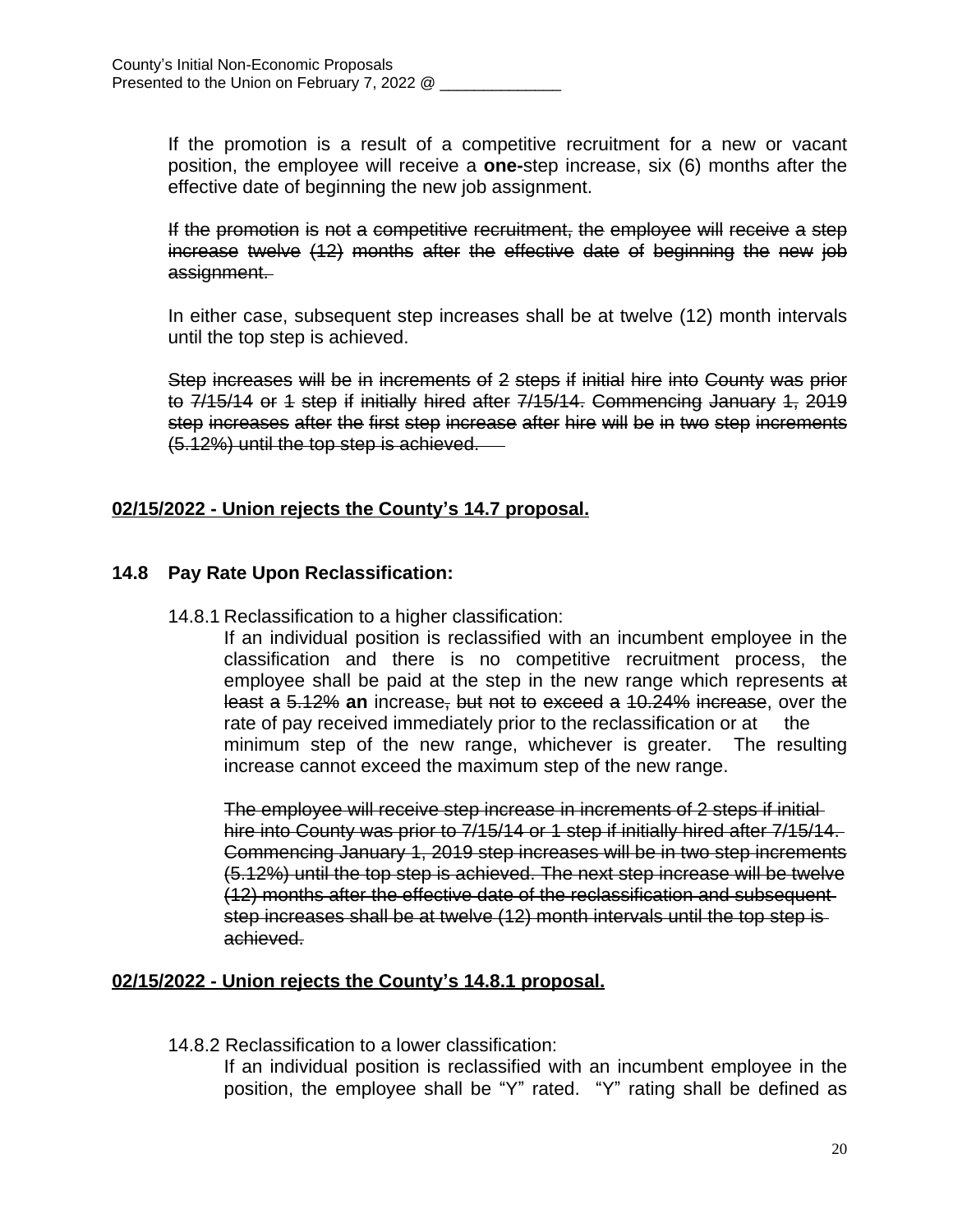follows: An employee shall continue to receive compensation at their current rate if that rate is higher than that provided for their new classification/position. The employee will be considered ineligible for an increase in pay until an adjustment in the salary structure or a promotion to a classification with a higher salary range brings the employee's rate of pay within the established range for the position.

**14.9 Pay Rate Upon Wage/Range Adjustments**: Classifications which are adjusted to a higher salary range shall have those affected retain their individual step to a maximum of ten percent (10%). Further, the affected employees shall retain their current step date unless otherwise negotiated and agreed to in writing.

## **14.10 Pay Rate Upon Demotion or Reduction:**

- 14.10.1 An employee who is demoted/reduced shall be paid in the range for the lower classification at a rate that is closest to their rate prior to the demotion without exceeding the prior rate. Upon demotion the existing anniversary date shall be eliminated, and the date of such demotion shall be used to calculate the new anniversary date.
- 14.10.2 An employee who returns to their former classification during their probationary period following promotion shall receive the same step date in the lower pay range as held before promotion, provided that adjustments shall be made to take into account any step increases which would have occurred had the employee not been promoted.

#### **02/15/2022 - Union rejects the County's proposal to eliminate section 14.10.2.**

- 14.10.3 An employee who accepts a demotion/reduction or bidding to a lower classification or a previous classification shall be placed in the step that causes the employee the least amount of financial loss.
- **14.11 Pay Rate Upon Transfer:** An employee who transfers from one position to another within the same classification or different classification within the same salary range, shall continue the same rate of pay as before the transfer and retain their current step increase date.
- **14.12 Adjustments to the Anniversary Date (Step Adjustment Date**): In addition to the provisions of 14.3.9, Pay Rate Upon Promotion, 14.3.10, Pay Rate Upon Reclassification, and 14.3.11, Pay Rate Upon Wage/Range Adjustment, In addition to the provisions of 14.7 Pay Rate Upon Promotion, 14.8 Pay Rate Upon Reclassification and 14.9 Pay Rate Upon Wage VRange Adjustments the anniversary date for a step increase for an employee shall be adjusted under the following circumstances: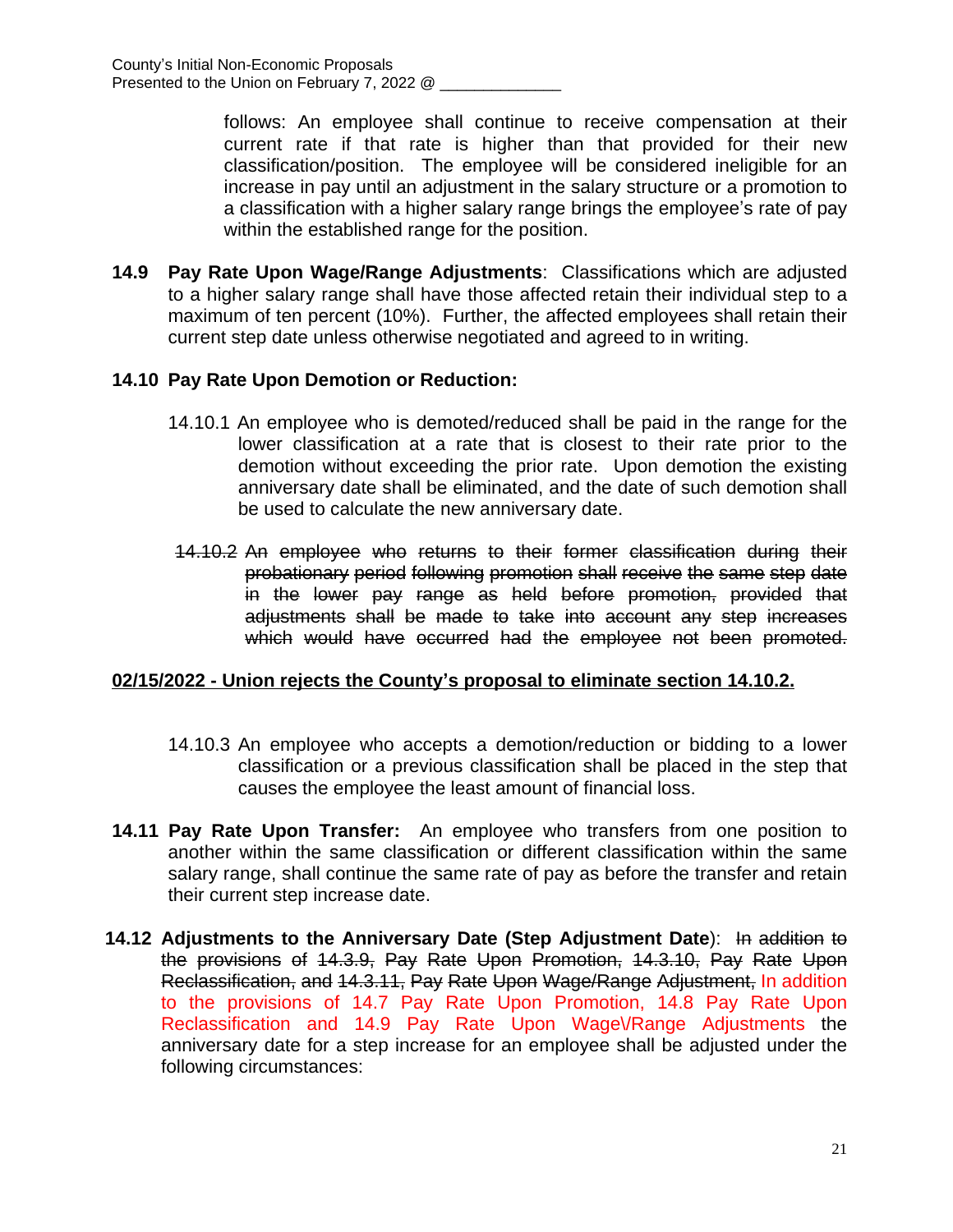- 14.12.1 If an employee is returned to his/her former classification within a promotion probation period, the anniversary date held prior to such promotion shall be re-established.
- 14.12.2 When an employee returns from layoff and is reemployed in the same classification as originally held, the original anniversary date will be adjusted in accordance with County policies and procedures.
- 14.12.3 When an employee returns from layoff and is reemployed in a classification other than that originally held, the reemployment date shall be used to calculate the new step and longevity dates.
- 14.12.4 Unless protected by law, step dates and longevity dates will be adjusted for unpaid leave.
- 14.12.5 Step dates and longevity dates shall not be adjusted for paid leave.

02/15/2022 – The Union proposes the above edits in red to 14.12.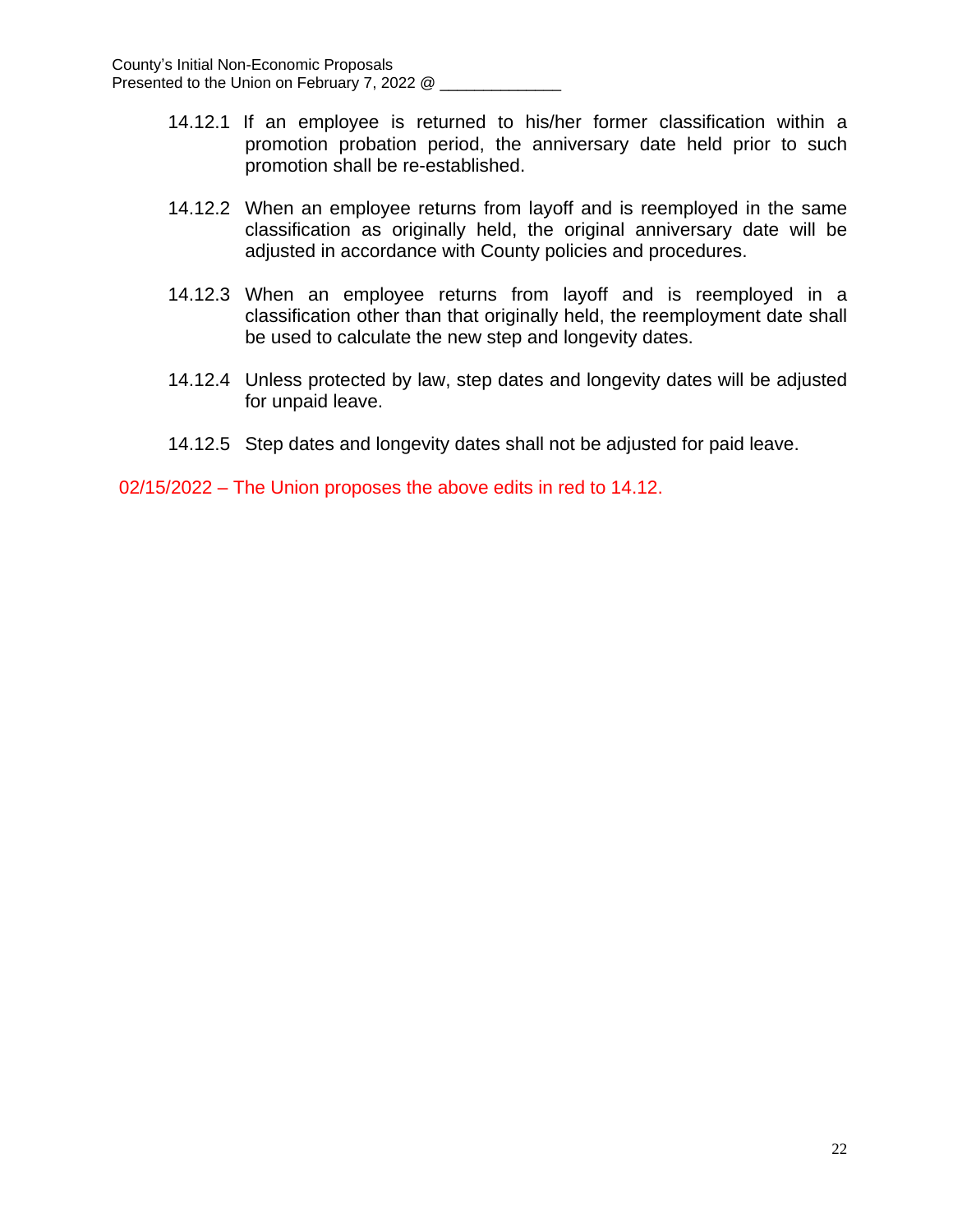## **ARTICLE 16 – SENIORITY**

#### **16.5 Authorized Leave**:

An employee on authorized leave of absence for the purpose of becoming a fulltime paid employee of the Union who subsequently returns to the Bargaining Unit shall retain their full seniority except for such period of leave not to exceed one (1) year.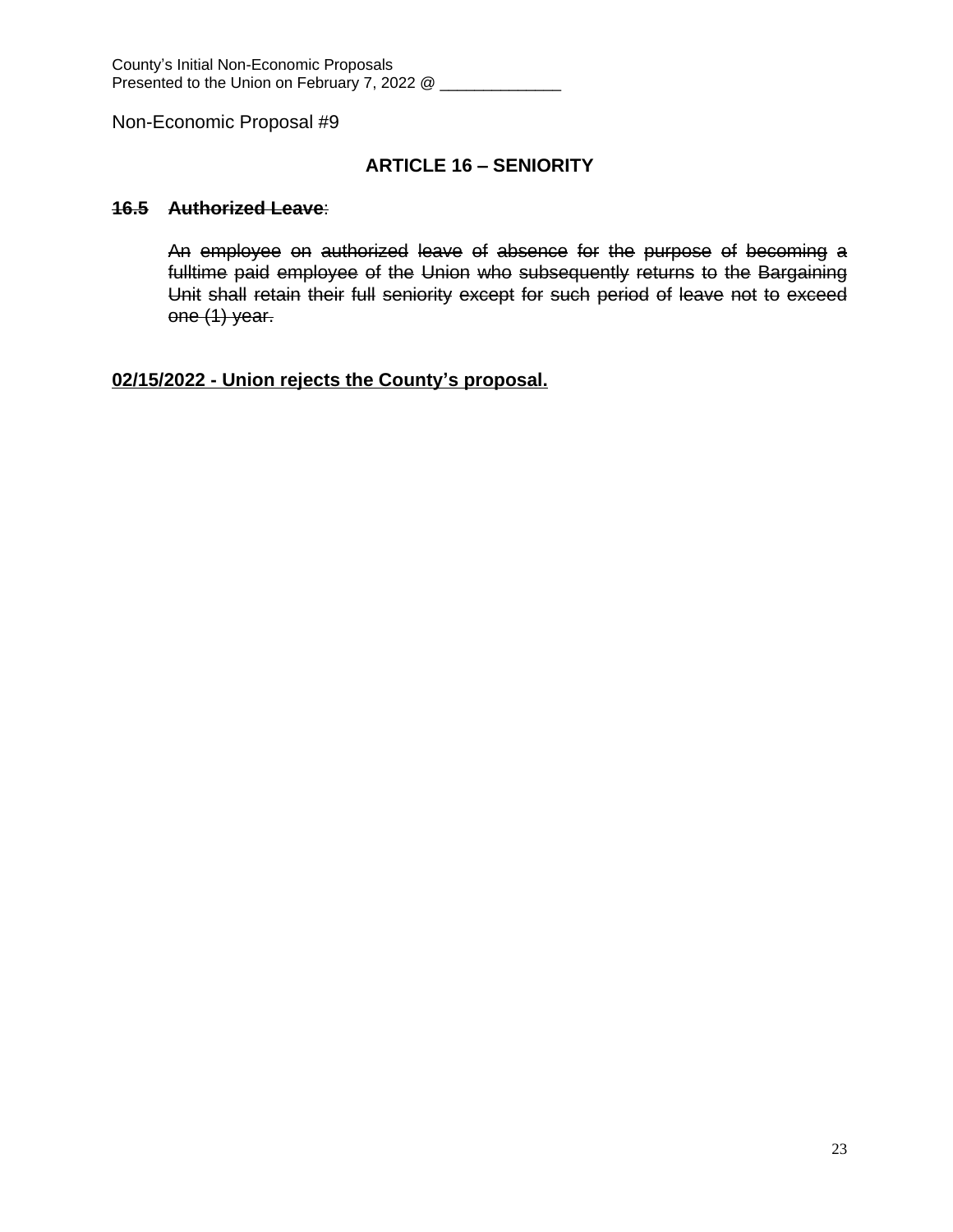## **ARTICLE 17 - DISCIPLINE AND DISCHARGE**

**17.3** Any disciplinary action or measure may be grieved through regular procedures. The appeal of an oral reprimand is limited to an appeal to the **Senior** HR Director **or their designee**. The decision of the **Senior** HR Director **or their designee** shall be final and binding. The decision is not appealable.

#### **TA reached on 17.3 on 02/15/2022.**

**17.4** The disciplinary measures above are listed from the least severe to the most severe. Repeated actions by an employee bringing about disciplinary measures may subject the employee to more severe measures. The level of the disciplinary action will be dependent on the severity of the incident. The Seven Steps of Just Cause Discipline are attached to this agreement as Appendix 2.

**02/15/2022 - Union rejects the County's proposal to remove the Seven Steps of Just Cause from the CBA.**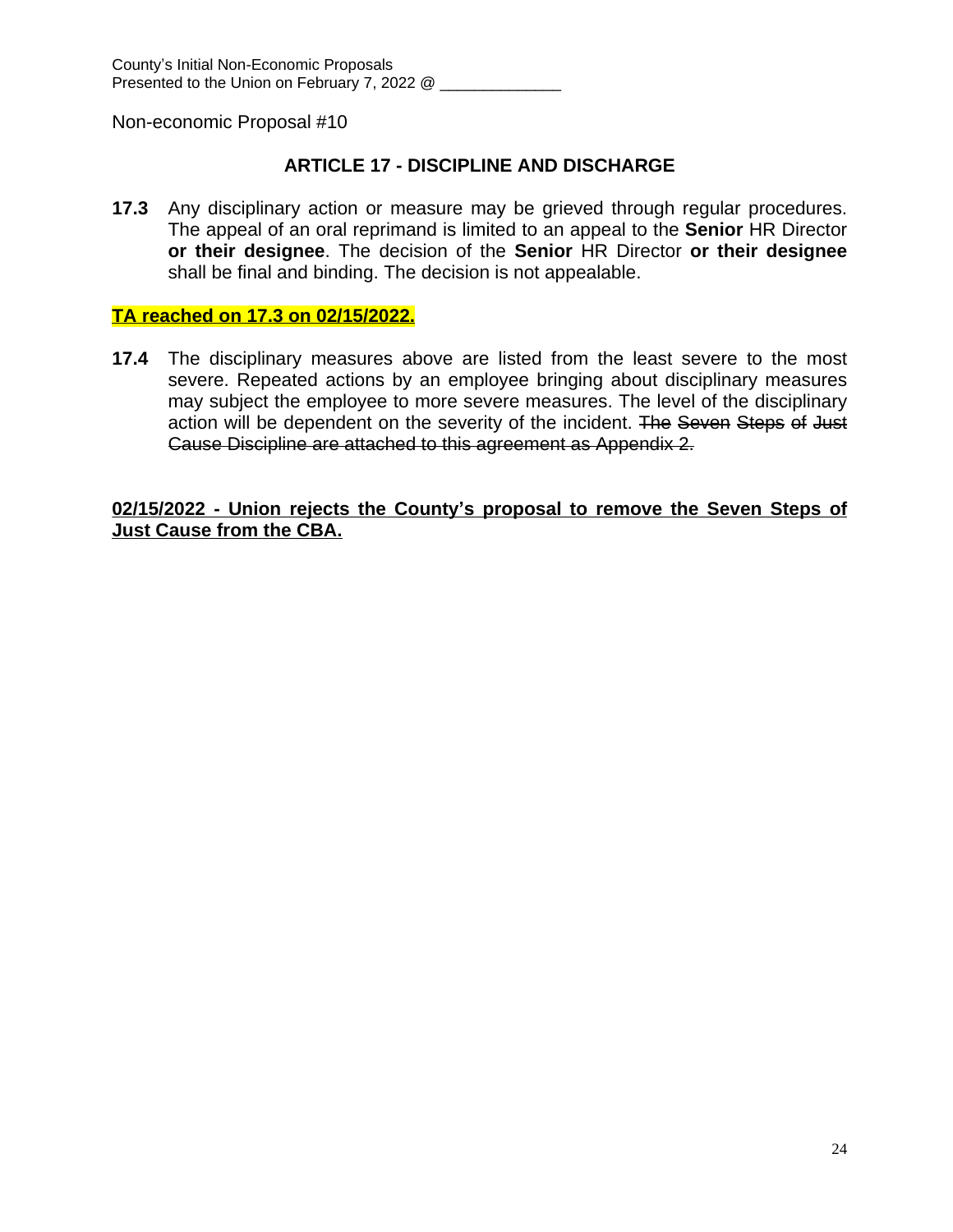#### **ARTICLE 18 - GRIEVANCE PROCEDURE**

#### **18.1 Settlement of Disputes:**

Any grievance or dispute which may arise between the parties, concerning the application, meaning or interpretation of this Agreement, shall be settled in the following manner and any grievance settled in any of the steps, including the informal process, found in this Article is final and binding. The parties may agree to extend any time limits contained in this Article. Both parties agree that they will meet at each step of the grievance procedure in an attempt to reach settlement. Time frames specified in this Article may be waived by mutual agreement of the parties in writing. All settlements reached in this Article at any step, including the informal process, shall be in writing and signed by the authorized representatives of the Union and Employer. Grievances will be submitted to the employees immediate supervisor with a copy to **Labor Relations** the HR Manager. Grievances may be submitted in person by regular mail or by e-mail. Grievances will be submitted on the official Union Grievance form,

- 18.3.2 Step 2: Should the grievance not be settled in Step 1, it shall be submitted in writing within five (5) working days, of receipt of the Elected Official/Department Head or his/her designee's decision, to the **Senior HR Director or their designee** Human Resources Director. Within five (5) working days of receipt of the complaint, the **Senior HR Director or their designee** Human Resources Director will set a date to hear the complaint. The **Senior HR Director or their designee** Human Resources Director shall respond to the Union Representative and the Grievance Committee with ten (10) working days of this meeting.
- 18.3.3 Step 3: Should the grievance not be settled in Step 2, either party may request arbitration, within thirty (30) working days after the reply of the **Senior HR Director or their designee** Human Resources Director is due, by written notice to the other. A simultaneous request for a list of eleven (11) arbitrators from the Washington State Public Employment Relations Commission shall be initiated. The arbitrator shall be selected by the County and the Union within seven (7) days after the list is received. Both the County and the Union shall have the right to strike one (1) name from the panel. The process shall be repeated and the remaining name shall be the arbitrator for the grievance.

#### **TA reached on 18.1 – 18.3.3 proposed edits on 02/15/2022.**

**18.6 Liability:**

**No monetary claim by an employee covered by this Agreement or by the Union against the County shall be valid beyond the pay period**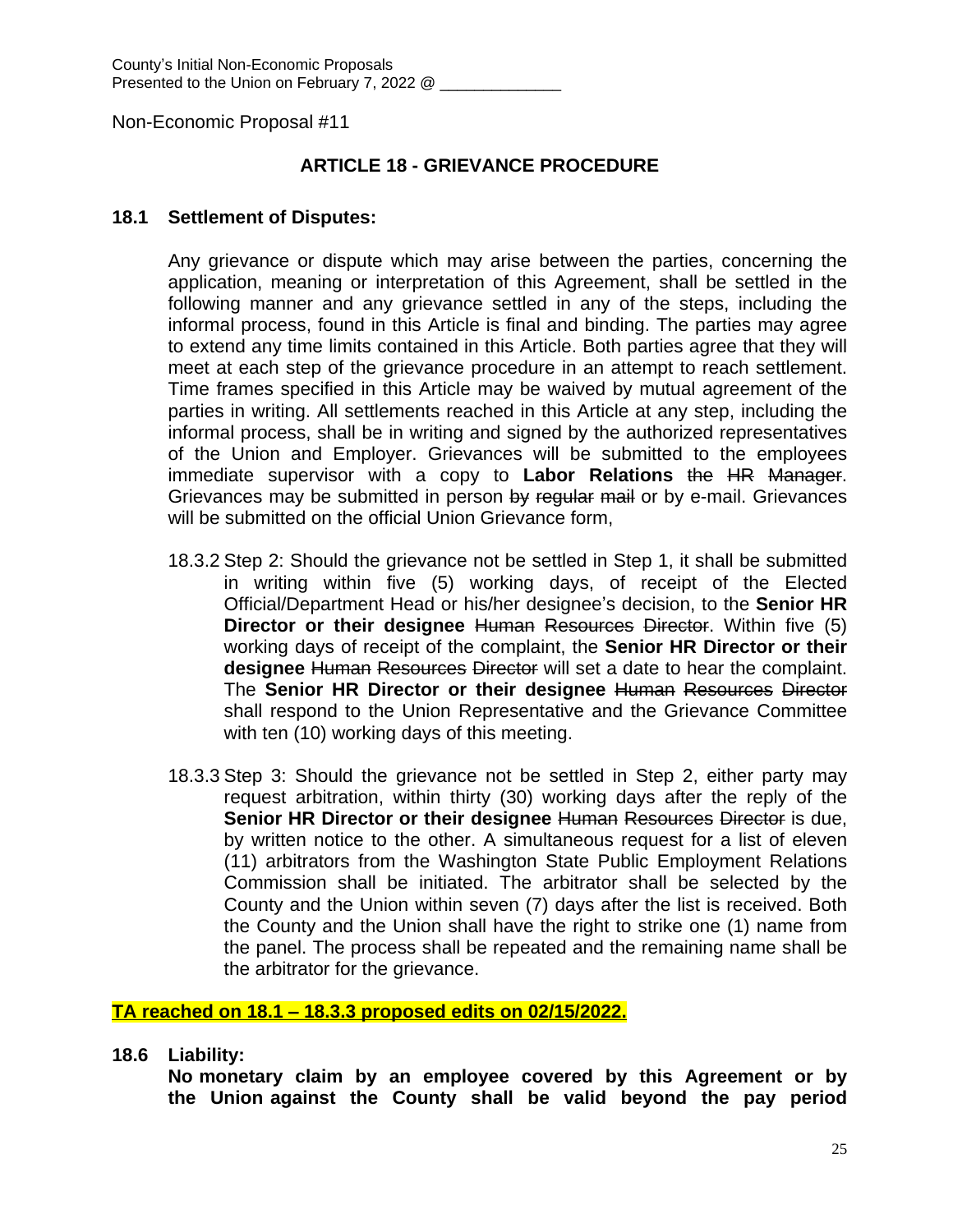**prior to the pay period in which the grievance was first filed in writing, unless the circumstances of the case made it impossible for the employee, or the Union, as the case may be, to know that the employee or the Union has grounds for such claim prior to that date, in which case, the claim shall be limited retroactively to a period of forty-five (45) days prior to the date the claim was first filed in writing. This provision shall not apply to arbitrator's decisions regarding suspensions or discharges.**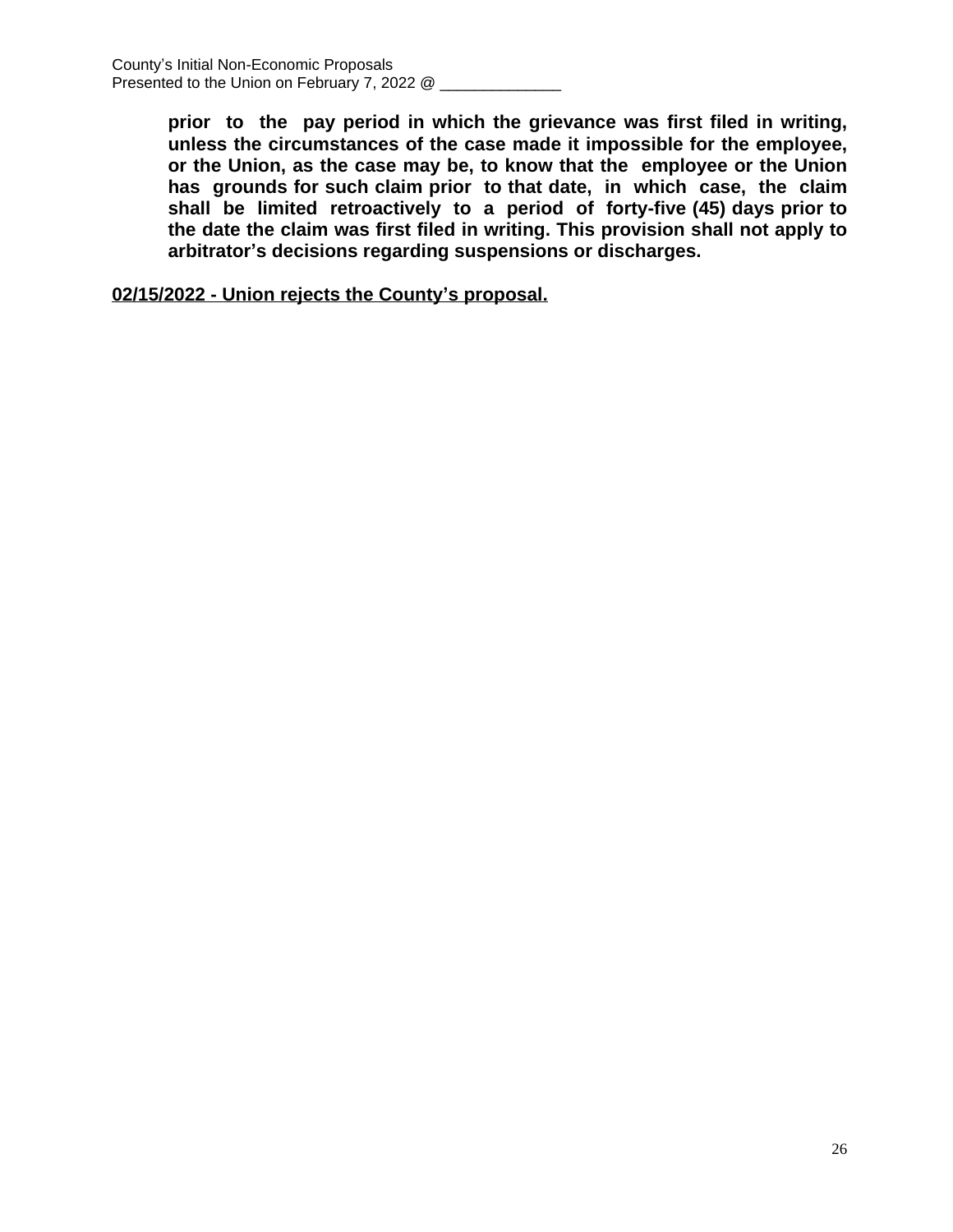#### **ARTICLE 19 - PROMOTIONS/VACANCIES/REASSIGNMENTS/ LATERAL TRANSFERS/NEW OPENINGS/DEMOTIONS/ REVIEW (PROBATIONARY) PERIOD**

#### **19.2 Review (Probationary) Period:**

1. For employees promoted from another regular County position, the first six (6) months, one thousand forty (1040) straight time hours worked if on a 40 hour workweek or nine hundred and seventy-five (975) if on a 37.5 hour workweek, shall be their review period. During such period an employee may either voluntarily return to their former classification or be involuntarily returned to their former classification by their Supervisor. In the event an employee returns to their former classification they shall retain all seniority time accrued, less all time they may have accrued as a Supervisor.

#### **02/15/2022 - We believe this item needs more discussion, so no response given by the Union.**

2. Qualified employees who are already a Supervisor laterally transferring from one Department to another may return to their former position within forty-five (45) days of the change of positions. The employee's Supervisor may have the employee returned to their former assigned position within forty-five (45) days of the change in positions.

- 3. Employees displaced by Supervisors returning to their former positions during their formal review period will be returned to their former position and shall retain all seniority time accrued, less all time they have accrued as a Supervisor.
- 4. For employees hired from outside another regular County position the first twelve (12) months, two thousand eighty (2080) straight time hours if a 40 hour workweek or one thousand nine hundred and fifty (1950) if a 37.5 hour workweek, worked shall be their review period. During such period and employee may be transferred, laid off or terminated at the discretion of the Employer. Review period employees continued in service of the Employer following the completion of the review period shall become regular employees.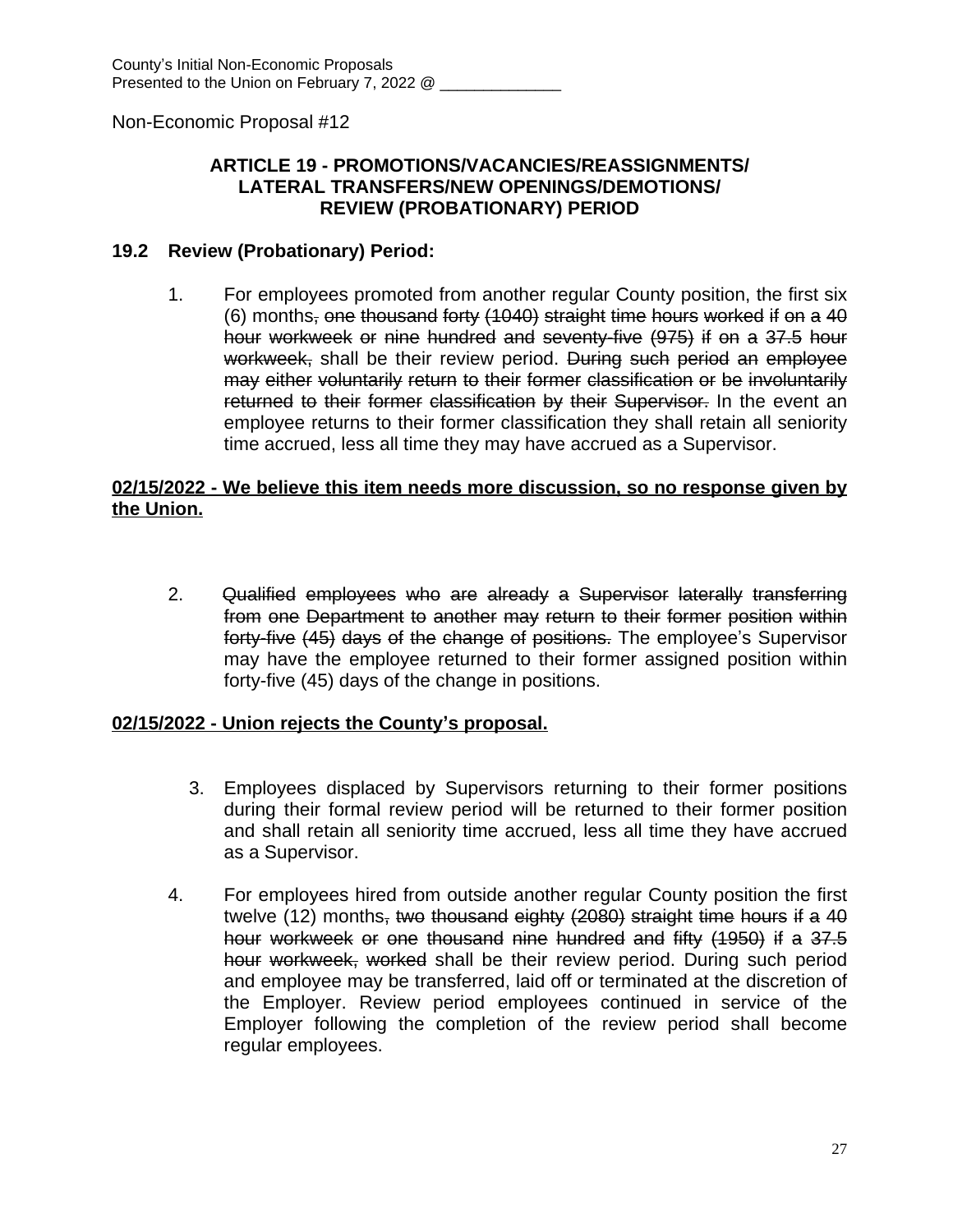#### **02/15/2022 - We believe this item needs more discussion, so no response given by the Union.**

## **19.4 Demotions:**

1. Voluntary demotions from higher to lower classifications within the Bargaining Unit may be made at the request of the employee with the approval of Management.

- 2. Involuntary demotions will be made based on the staffing needs of the individual Department/Division and/or job performance of the individual employee. Such determination shall be supported by appropriate documentation by Management and is subject to the grievance process, except during the review period.
- 3. Employees involuntarily demoted from positions within the Bargaining Unit to positions outside the Bargaining Unit will be made as follows with base unit agreement:
	- a) If the demotion is the result of layoff and the employee formerly worked in the base unit when initially promoted to Supervisor, that employee may return to the base unit and retain all seniority accrued while working in the base unit. They will not add seniority accrued while working as Supervisor to the seniority accrued while working in the base unit. If the base unit seniority is insufficient to secure a position in the base unit, they will be laid off in accordance with the terms of the layoff procedures of the base unit agreement, if any.
	- b) If the demotion is the result of a disciplinary measure and the employee formerly worked in the base unit, that employee will not be allowed to displace a base unit member. They will not add seniority accrued while working as Supervisor to the seniority accrued while working in the base unit. If the base unit seniority is insufficient to secure a position in the base unit, they will be laid off in accordance with the terms of the layoff procedures of the base unit agreement, if any.
	- c) If the employee had no working experience in a base unit before being initially promoted to Supervisor, that employee may be placed in a base unit with no seniority, except County seniority if any. Time worked as a Supervisor will not be applied toward any base unit provisions.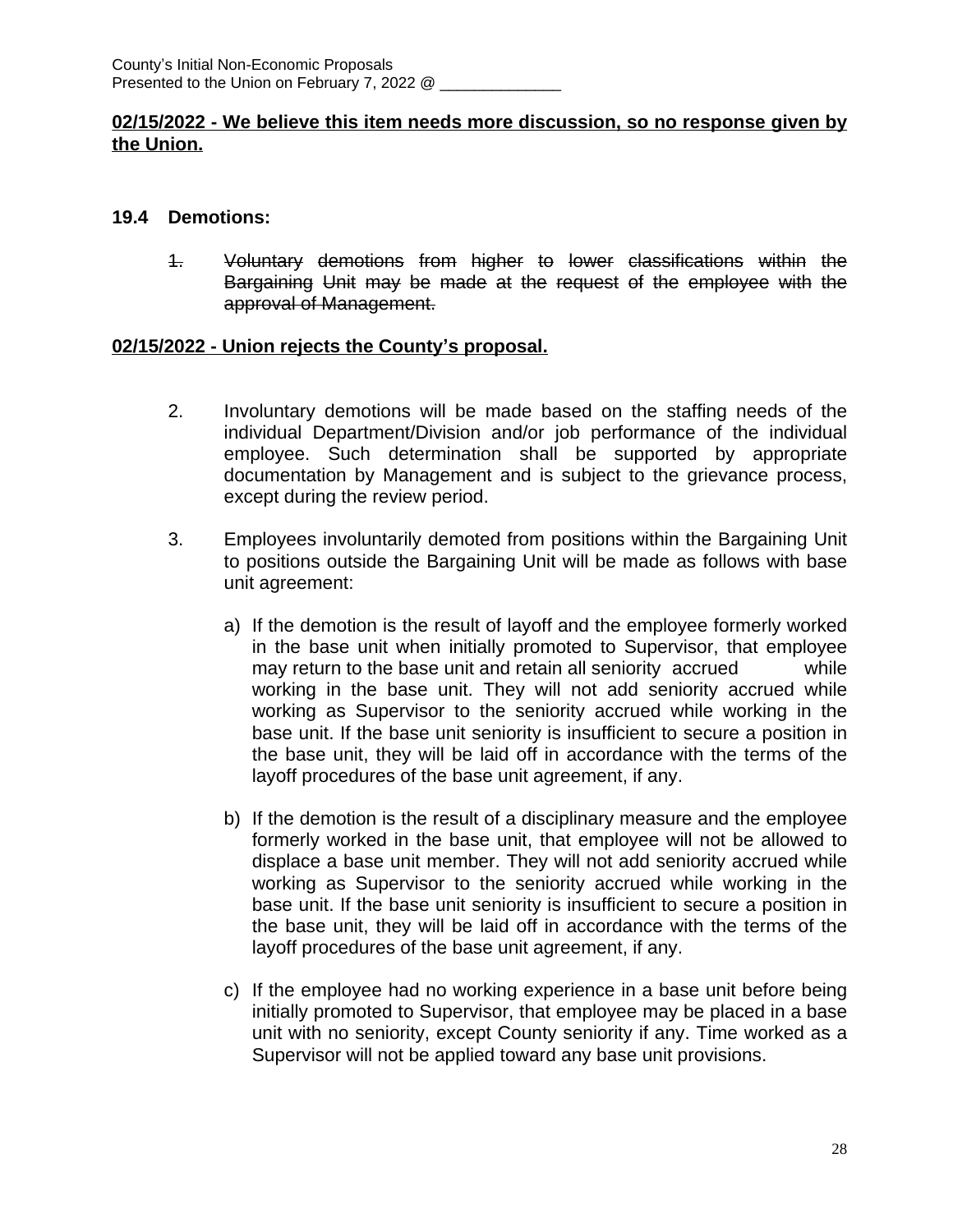d) If the base unit seniority is insufficient to secure a position in the base unit, they will be laid off in accordance with the terms of the layoff procedures of the base unit agreement, if any.

Non-Economic Proposal #13

# **ARTICLE 21 - GENERAL CONDITIONS**

## **21.1 Work Rules:**

The employer agrees to notify the Union of any changes in existing work rule(s) or the establishment of new work rules.

## **21.2 Personnel Files:**

21.2.1 Maintenance: One (1) personnel file shall be maintained and located at the Human Resources Department **or Civil Service** and one (1) at the individual Departments. Those files shall contain employment-related documents. On request, employees may review their personnel files. Employees may receive one (1) copy per year of all documents in their personnel files.

#### **02/15/2022 - We believe this item needs more discussion, so no response given by the Union.**

- 21.2.2 Review and Release: The employees shall be given a copy of and have an opportunity to review any and every disciplinary or performance related document prior to it being placed in their personnel file. Any documentation created concerning the employee's performance that is placed in the employee's personnel file shall be placed in the file in a timely fashion from the date of occurrence(s).
- 21.2.3 Removal of Documents:
	- A. Adverse material or information related to alleged misconduct that is determined to be false an all such information in situations where the employee has been fully exonerated of wrongdoing will be removed from employee files. However, the Employer may retain this information in a legal defense file and it will only be used or released when required by a regulator agency (acting in their regulatory capacity), in the defense of an appeal or legal action, or as otherwise required by law.
	- B. Written reprimands will be removed from an employee's personnel file after two (2) years from the date the employee received the disciplinary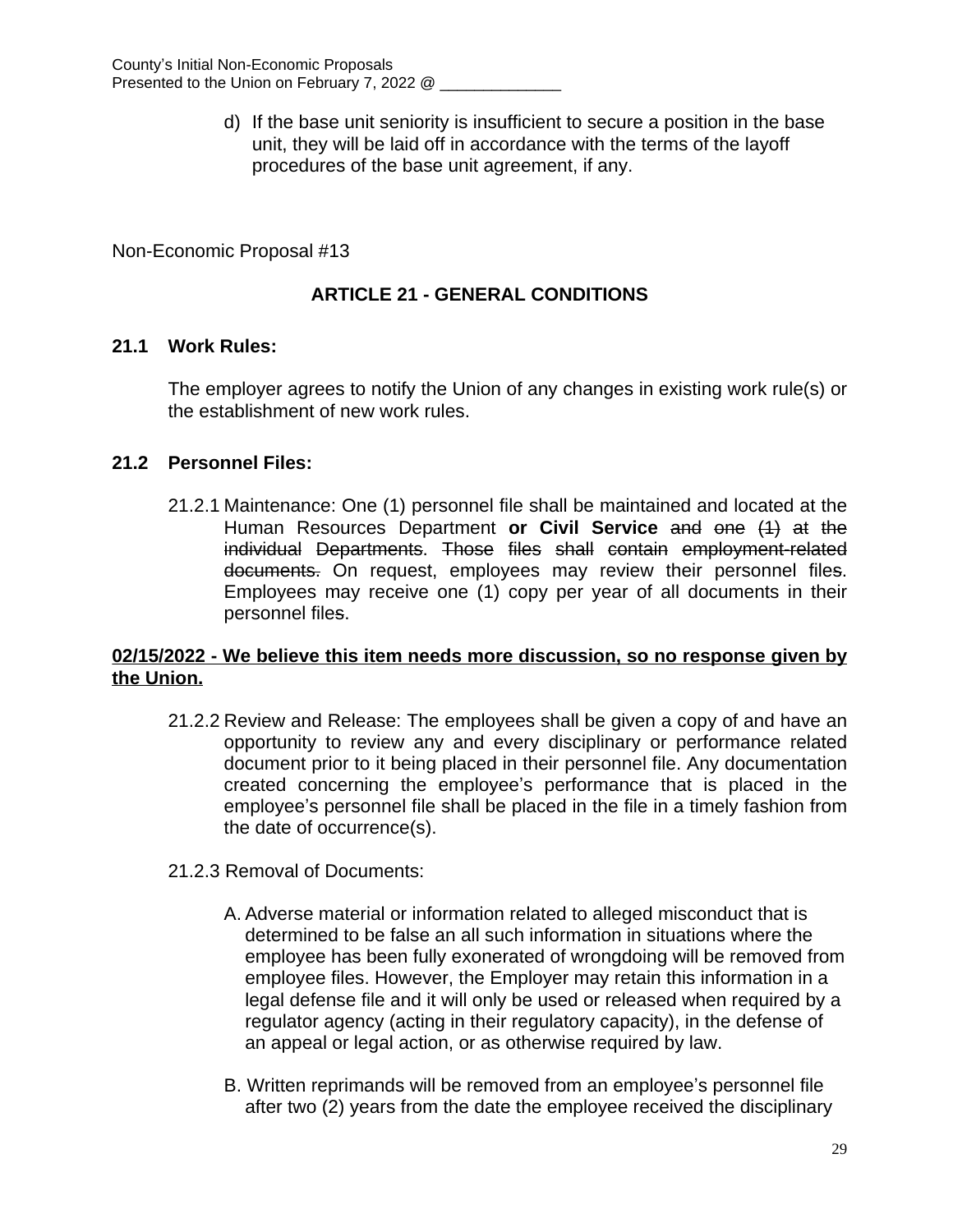action, if;

- 1. There has been no subsequent discipline of a similar or like nature; and
- 2. The employee submits a written request for removal.
- C.Records of disciplinary actions involving reductions-in-pay, suspensions or demotions, will be automatically removed after (5) years from the date the employee received the disciplinary action, if;
	- 1. There has been no subsequent discipline of a similar or like nature; and
	- 2. The employee submits a written request for removal.

#### **21.3 Information Requests:**

The Employer agrees to provide the Union, upon written request **by the Union Representative**, access to materials and information necessary for the Union to fulfill its statutory responsibility to administer this agreement. When the Union submits a request for information that the Employer believes is unclear or unreasonable, or which requires the creation or compilation of a report, the Employer will contact the Unions Staff Representative and the parties will discuss the relevance, necessity and possible costs associated with the request.

#### **02/15/2022 - We believe this item needs more discussion, so no response given by the Union.**

#### **21.4 Dress Code:**

Employees shall generally be allowed to choose their individual manner of dress: However, the Employers may require reasonable dress standards commensurate with the job.

#### **02/15/2022 - We believe this item needs more discussion, so no response given by the Union.**

#### **21.5 Uniforms and Protective Clothing:**

21.5.1 If any employee is required to wear an uniform, protective clothing or any type of protective device as a condition of employment such uniform, protective clothing or protective device shall be furnished, replaced as necessary and repaired by the Employer.

#### **21.6 Personal Property:**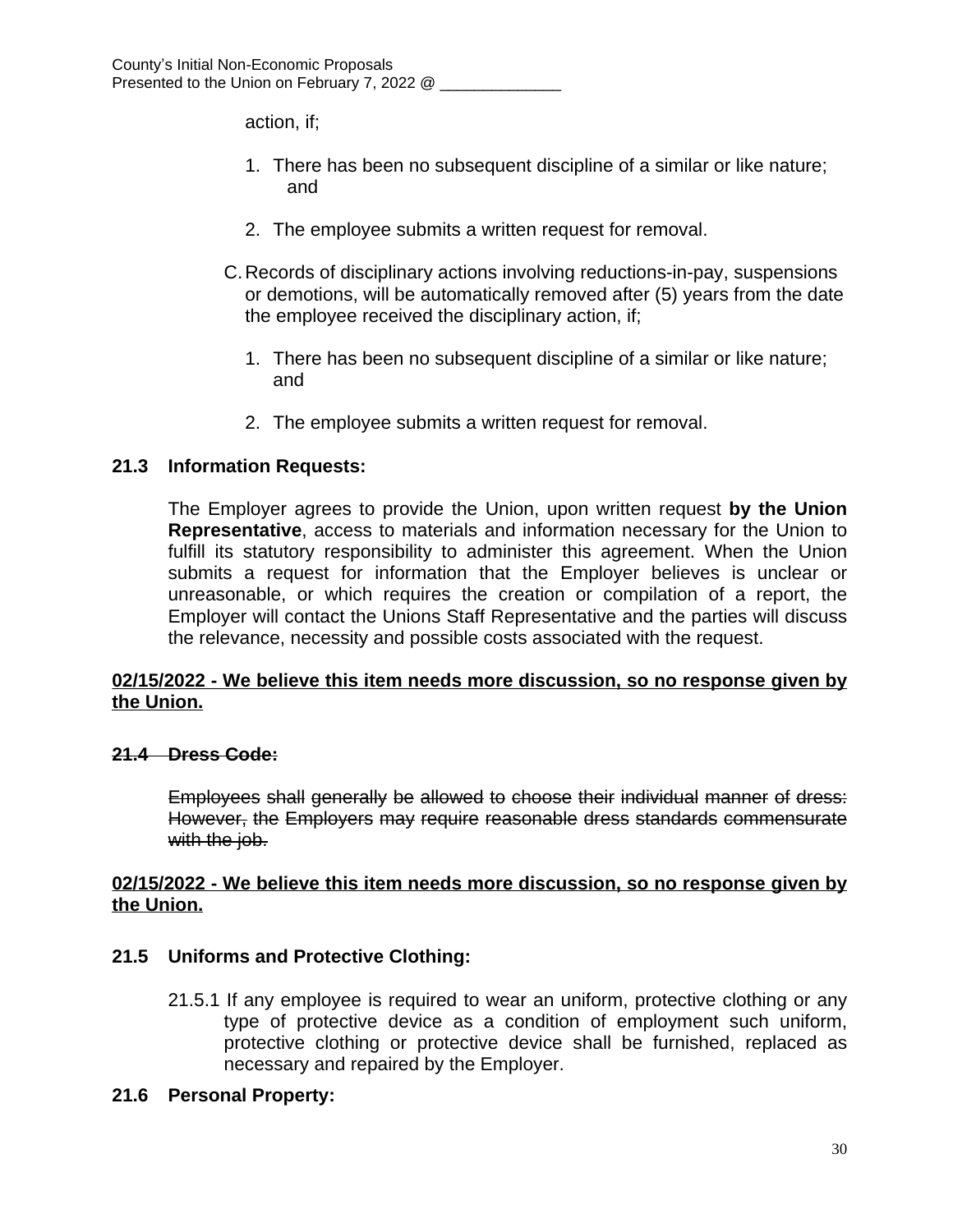21.6.1 The Employers will repair or replace clothing, eyeglasses and personal property if damaged in an accident not to exceed actual cash value of such property that is damaged or destroyed in the line of duty. Nothing in this section is meant for the Employers to repair or replace damaged or destroyed property if the payment can be secured by the Court.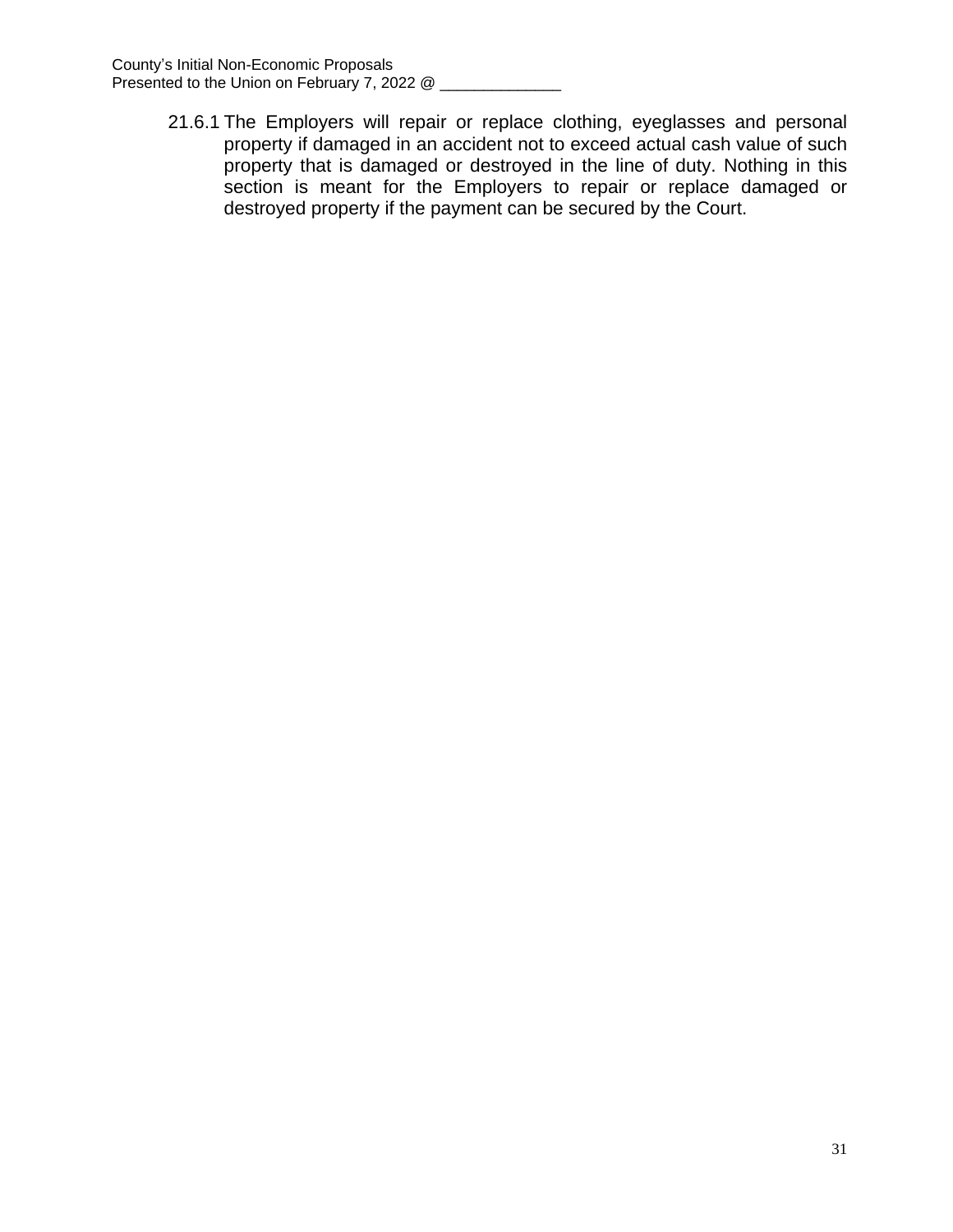# **21.7 Mileage:**

21.7.1 Employers **The County** agree**s** to furnish employees' transportation necessary to perform their official duties. In the event **County** the Employer's automobiles are not available, employees using their own automobiles shall be compensated in accordance with IRS provision for all miles driven**.** ; or at a rate specified by Spokane County Code, whichever is greater, by mutual agreement between the Union and the County.

#### **02/15/2022 - We believe this item needs more discussion, so no response given by the Union.**

#### **21.8 In-House Services:**

All County Departments which provide services for other Departments shall be afforded an opportunity to bid on the requested job and/or service prior to an outside bid being considered. The County and the Union recognize that contracting out bargaining unit work is negotiable.

#### **21.9 Reasonable Suspicion Substance Abuse Testing:**

Reasonable suspicion testing for alcohol (Breath Alcohol Content – BAC), marijuana (THC) or controlled substances (Urine Analysis – UA, employee may request a blood test) may be directed by the Employer for any employee when there is reason to suspect that alcohol, marijuana (THC) or controlled substance usage may be adversely affecting the employee's job performance or that the employee may present a danger to the physical safety or the employee or another. The employee and Union representation shall meet with Employer/Supervisor to assess the situation before any testing is warranted. Reasonable cause that an employee is under the influence of a drug and/or alcohol will be based on specific facts and/or reasonable inferences derived from those facts.

If Employee, Employer and Union representative are unable to resolve the situation and reasonable suspicion exists, employees must submit to alcohol, marijuana (THC) and/or controlled substance testing when requested by the Employer. A refusal to test is considered the same as a positive test. When an employee is referred for testing, he/she will be timely transported to an authorized testing facility by the Employer. The cost of transportation and reasonable suspicion testing, including the employee's salary will be paid by the Employer.

An employee who has a positive alcohol and/or positive controlled substance test may be subject to disciplinary action, up to and including termination.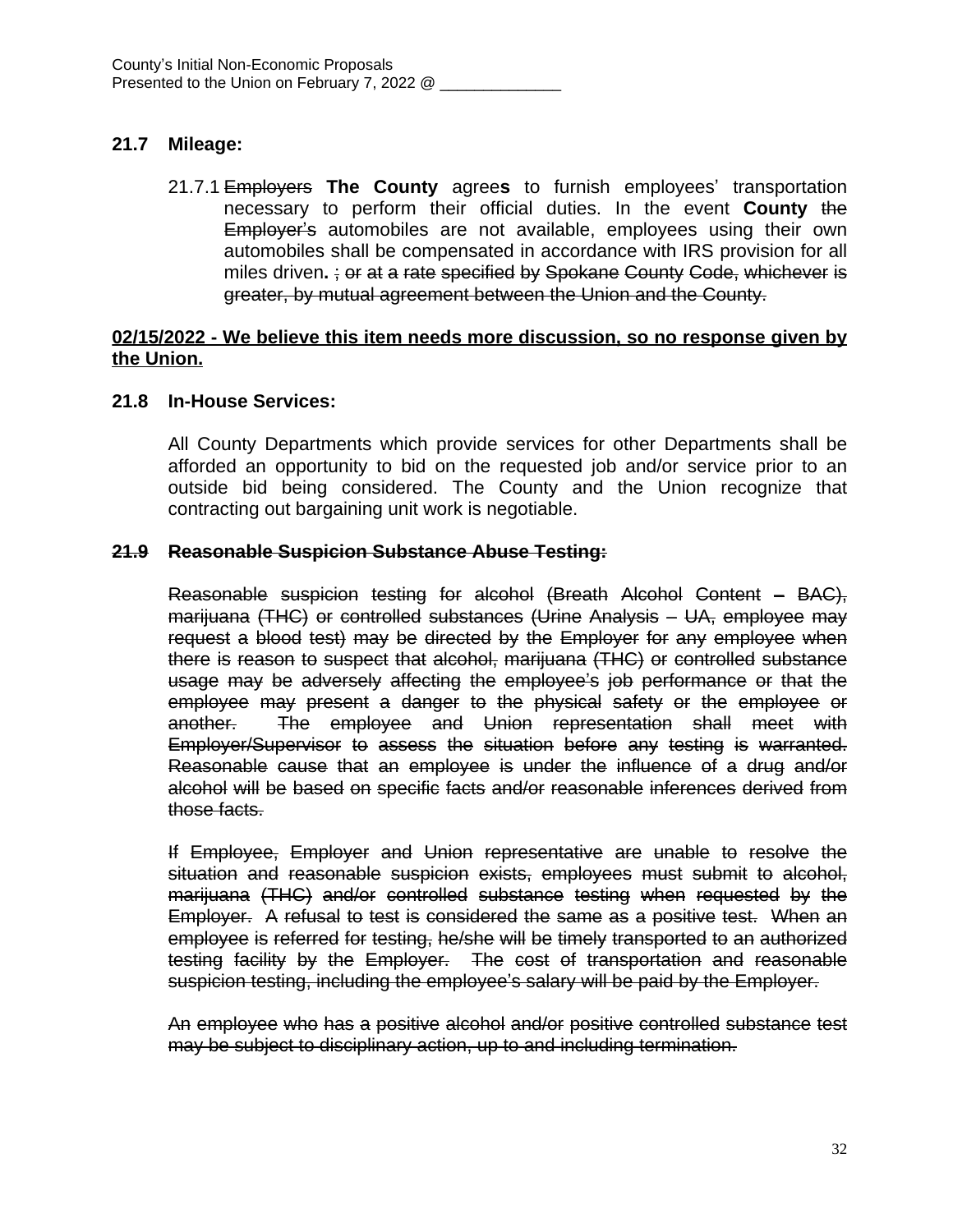## **02/15/2022 - We believe this item needs more discussion, so no response given by the Union.**

**21.9 Nothing in this agreement or any supplemental agreement shall be construed to diminish the County's right to have non-represented employees, supervisors, or other non-represented employees from performing bargaining unit work for the purpose of instruction, experimentation, correcting work difficulties, relieving employees for short periods of time, emergency situations, or in the interest of productivity, efficiency, and quality. The County will not, however, use non-bargaining unit employees to replace unit employees.**

**02/15/2022 - We believe this item needs more discussion, so no response given by the Union.**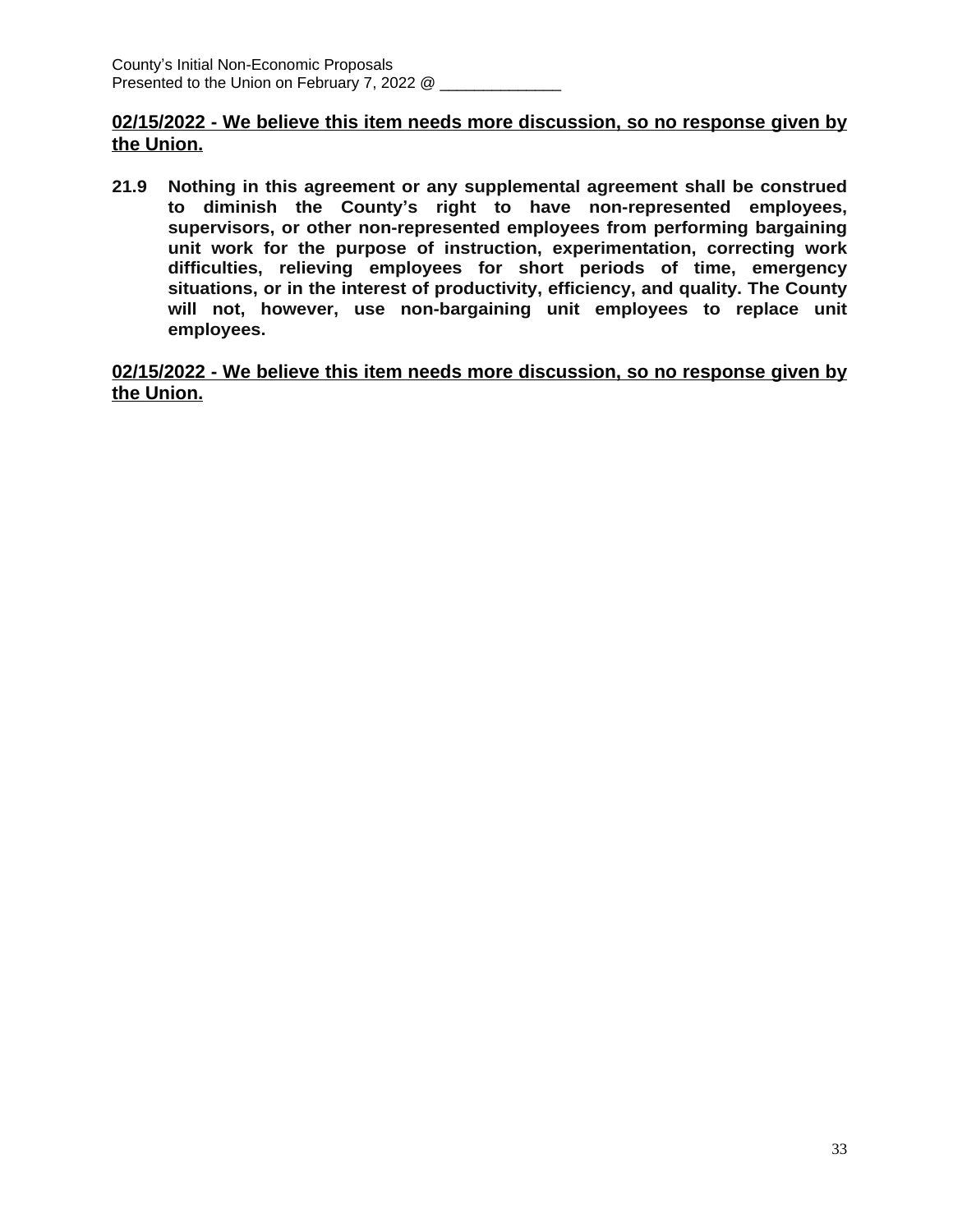#### **ARTICLE 22 - LOCKOUTS AND STRIKES**

#### **22.1 Lockouts:**

No lockouts of employees shall be instituted by the Employers during the term of this Agreement.

#### **22.2 Strikes:**

No strikes, slow down or disruptions of work of any kind shall be caused or sanctioned by the Union during the term of this Agreement. At no time, however, shall employees be required to act as strike breakers or to go through picket lines.

- **22.1 The parties agree that there shall be no lock out or suspension or disruption of work through any complete or partial stoppage of work, boycott, concerted action, demonstration, picketing, bannering, refusal to do reasonably assigned work, shutdown, slowdown, or any other similar actions or conduct whatsoever which causes, might cause, or results in interference with or in any way disturbs the normal operation of any Spokane County owned location.**
- **22.2 The County shall have the right to discharge or discipline any employee participating in any activity in contravention of this Article, including any strike, slowdown or other suspension of work; and the Union agrees not to oppose such action. However, it is understood that the Union shall have recourse to the Grievance Procedure as to matters of fact in the alleged action of such employee.**
- **22.3 In the case of any activity in violation of 22.1 of this Article, including strike, slowdown or other suspension of work not authorized by the International Union, the Local Union, or any of their officers, the County agrees that neither the International Union, the Local Union, nor their officers shall be liable for damages, provided that the Union shall promptly and in good faith uses every reasonable means at its disposal and in good faith use every reasonable means at its disposal to bring about an immediate end to the conduct.**

**02/15/2022 - We believe this item needs more discussion, so no response given by the Union.**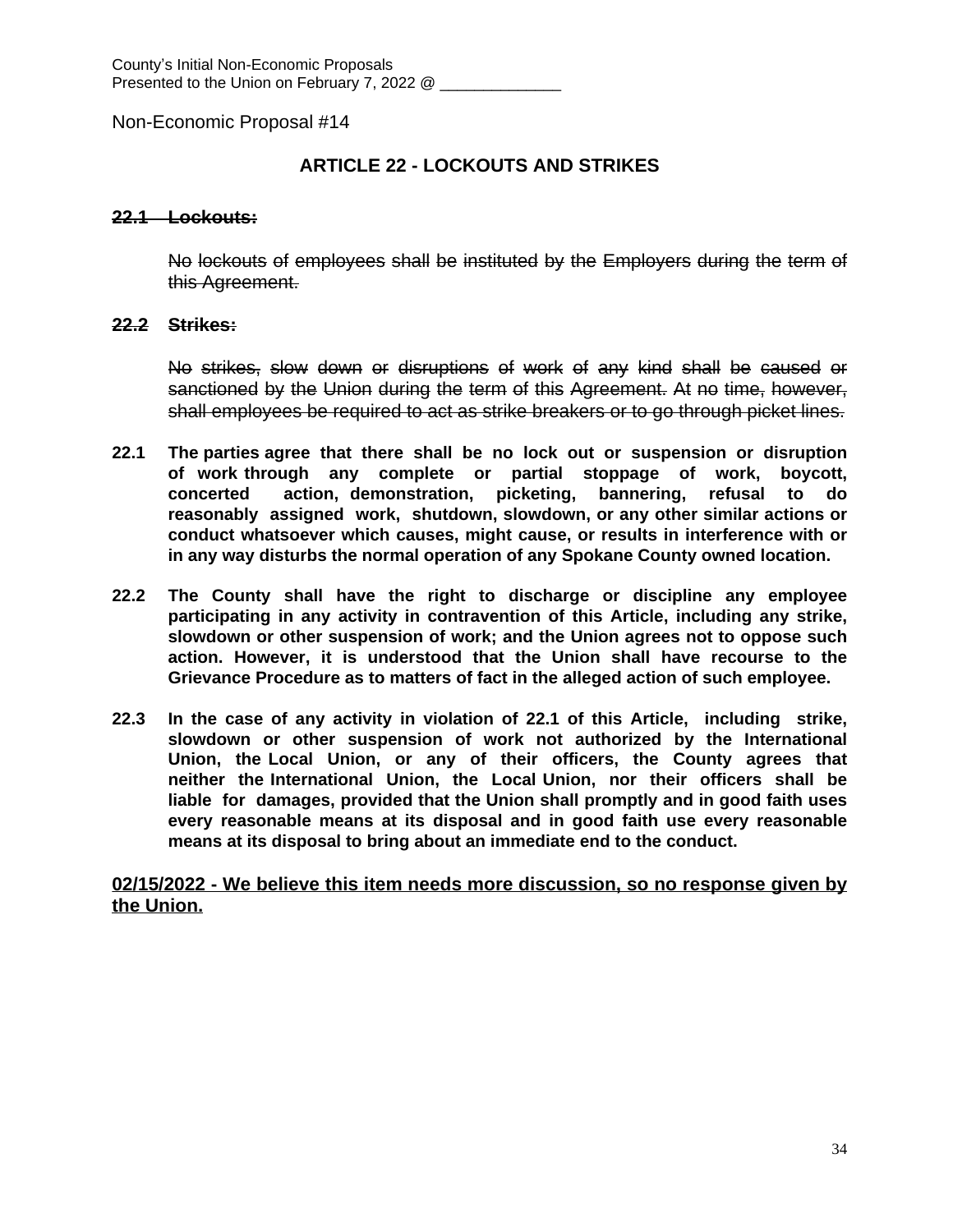# **ARTICLE 23 - AUTHORIZED AGENTS**

For the purposes of administering the terms and provisions of this Working Agreement:

- **23.1** The County's principle authorized representative shall be the County Human Resource **Employee & Labor Relations** Manager or his/her duly authorized representative (Address:824 North Adams Street, Spokane, WA 99260 , Telephone: (509) 477-2880) except where a particular County representative is specifically designated in connection with the performance of a specified function or obligation set forth herein.
- **23.2** The Union's authorized representative(s) shall be the Staff Representative or his/her duly authorized representative of the Washington State Council of County and City Employees (Address: 1105 W. Francis Ave., Suite C, Spokane, WA 99205, Telephone: (509) 328-2830).

**TA reached on 02/07/2022.**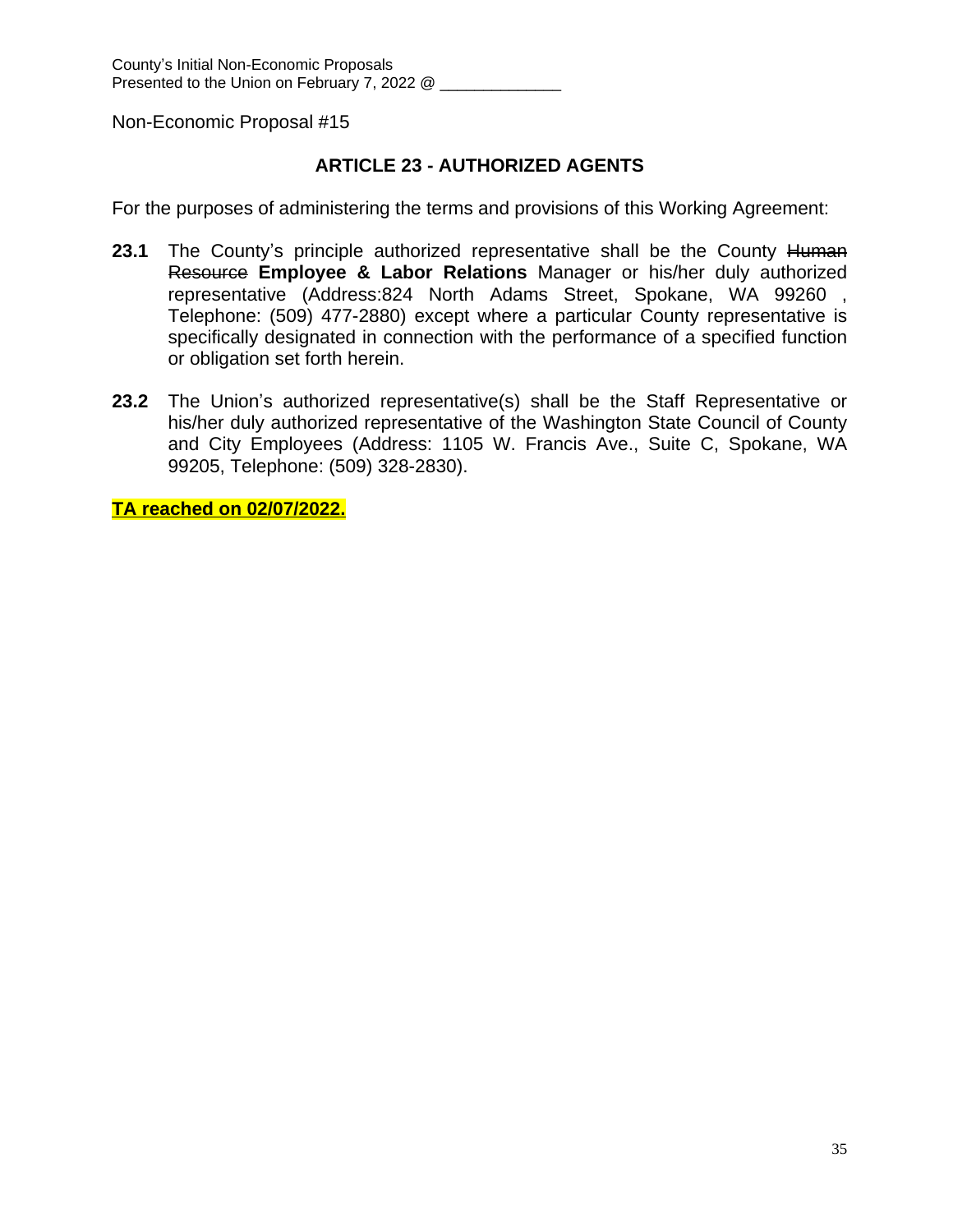# **ARTICLE 26 - EFFECTIVE DATE, CONTRACT PERIOD AND CHANGES**

**26.1 Effective Date**: The term of this Agreement shall be January 1, 2018 through December 31, 2020. Unless specified otherwise, the terms of this Agreement shall become Effective on the day of signing.

**TA reached on 02/07/2022 to update this section per the mutually agreed upon term of this Agreement.**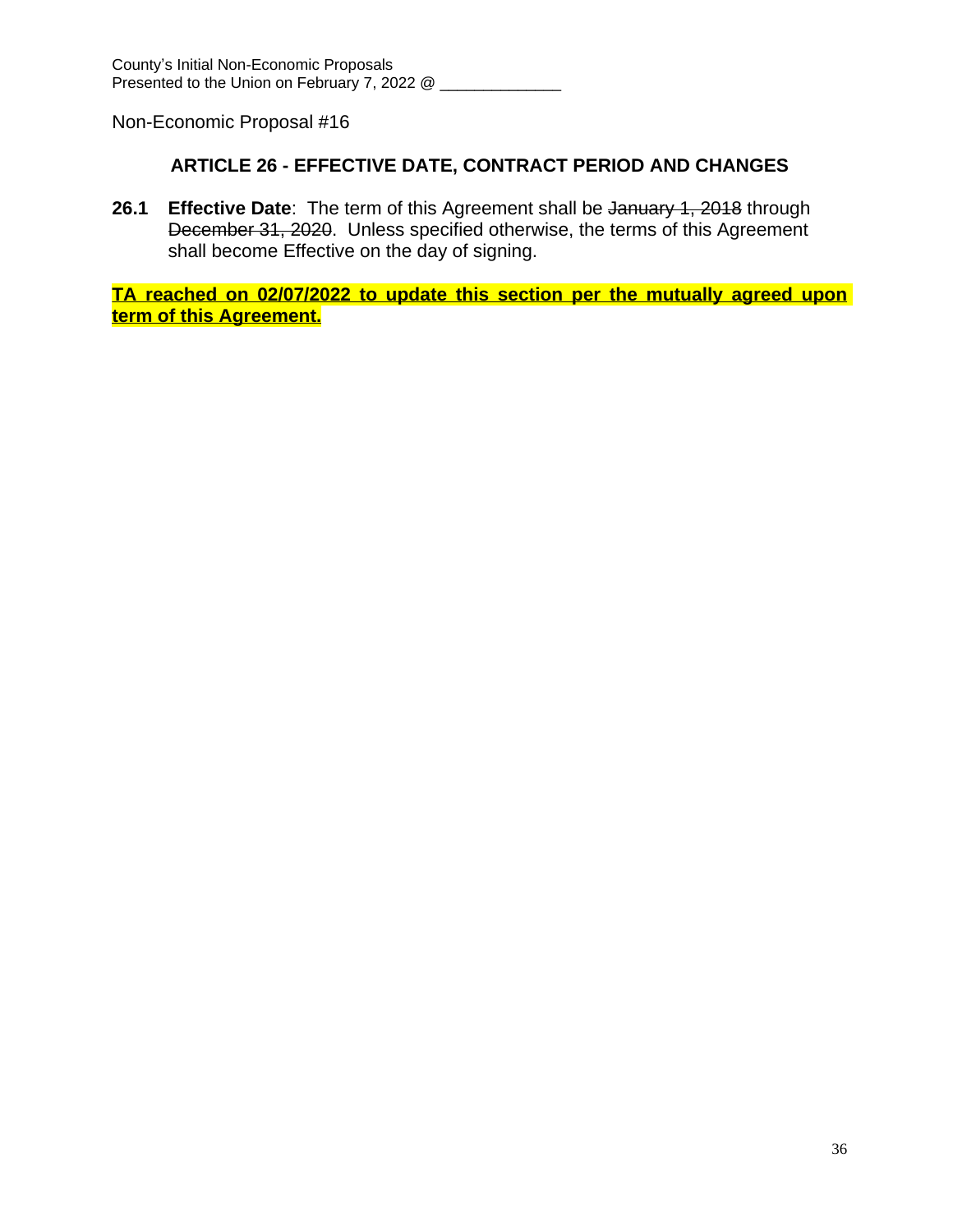#### **AGREEMENT**

#### **Between**

#### **SPOKANE COUNTY BOARD OF COUNTY COMMISSIONERS; SPOKANE COUNTY ASSESSOR; SPOKANE COUNTY AUDITOR; SPOKANE COUNTY CLERK; SPOKANE COUNTY TREASURER; JUVENILE COURT SERVICES, SPOKANE COUNTY PROSECUTOR; DETENTION SERVICES; SHERIFF'S OFFICE and "9-1-1" EMERGENCY COMMUNICATIONS and**

#### **1553-S OF WASHINGTON STATE COUNCIL OF COUNTY AND CITY EMPLOYEES, AFSCME, AFL-CIO**

#### **JANUARY 1, 2018 THROUGH DECEMBER 31, 2020**

Unless specified otherwise, the terms of this agreement shall become effective on the day of signing.

IN WITNESS THEREOF, the parties hereto have set their hands this \_\_\_\_\_\_\_\_\_\_\_\_\_\_\_day of\_\_\_\_ , 20\_\_.

 $\overline{a}$ 

 $\overline{a}$ 

**FOR THE UNIONS: FOR THE EMPLOYER:**

 $\overline{a}$ Michelle Perrine **Al French** 

President, Local 1553-S<br>
Spokane County Commissioner

Natalie Hilderbrand **Josh Kerns** WSCCCE-C2, Staff Representative Spokane County Commissioner

Lyle Johnston Mary L. Kuney, Secretary/Treasurer, Local 1553-S Spokane County Commissioner

\_\_\_\_\_\_\_\_\_\_\_\_\_\_\_\_\_\_\_\_\_\_\_\_\_\_\_\_\_\_\_

Ozzie Knezovich, Spokane County Sheriff

 $\overline{a}$ Vicky M. Dalton, Spokane County Auditor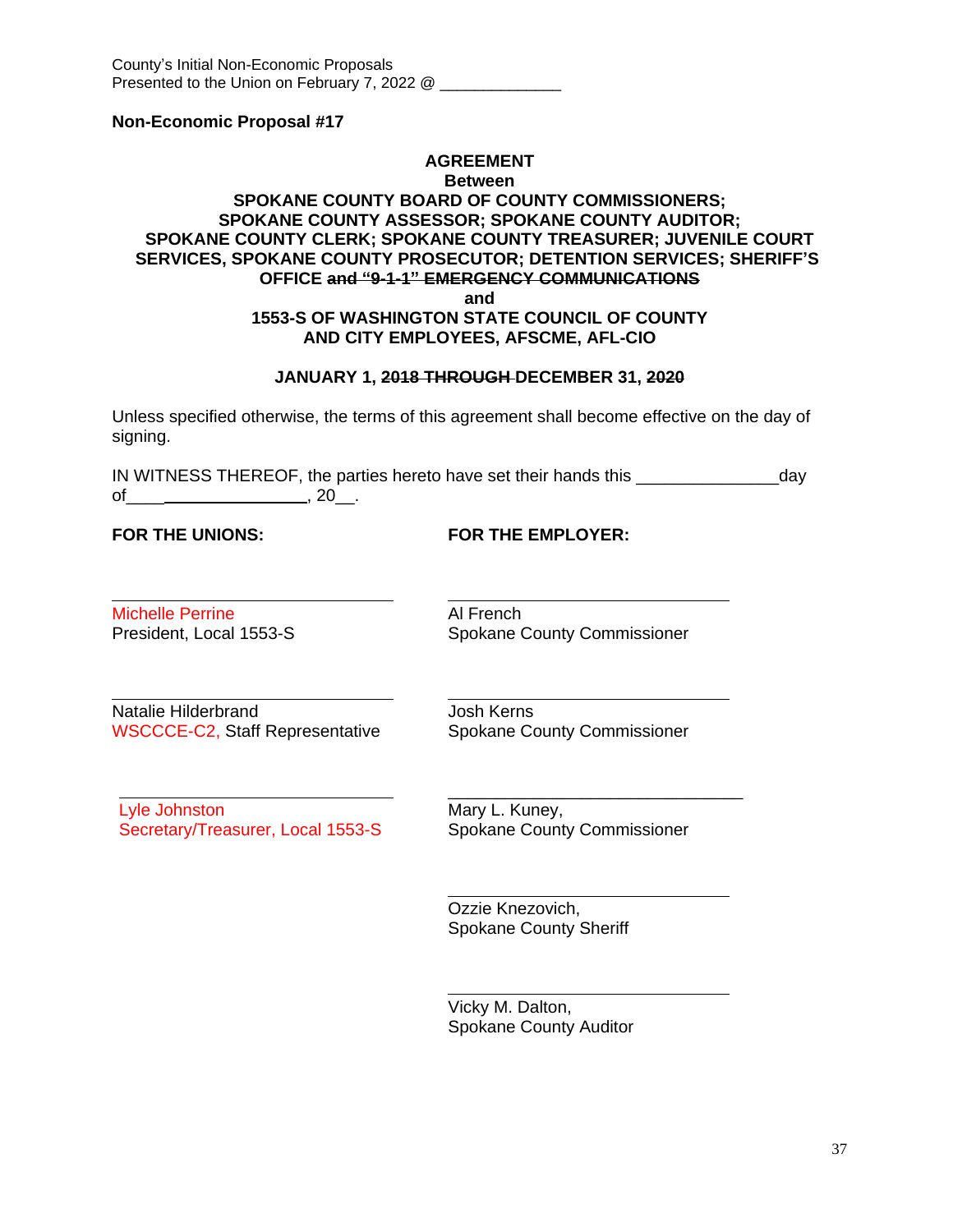Tim Fitzgerald Spokane County Clerk

 $\overline{a}$ 

 $\overline{a}$ 

 $\overline{a}$ 

 $\overline{a}$ 

Vicki Horton **Tom Konis** Spokane County Assessor

 $\overline{a}$ Rob Chase, **Mike Baumgarter** Spokane County Treasurer

Larry Haskell Spokane County Prosecutor

 $\overline{a}$ Bonnie Bush, **Tori Peterson** Juvenile Court Services Director

John McGrath, **Michael Sparber** Detention Services Director

 Tim Hansen **Ashley Cameron**, Senior Human Resource Director

Randy Withrow **Joshua Groat**, Human Resource **Employee & Labor Relations** 

Manager

**02/15/2022 we believe we can reach a TA if the County agrees to the proposed edits outlined in red.**

 $\overline{a}$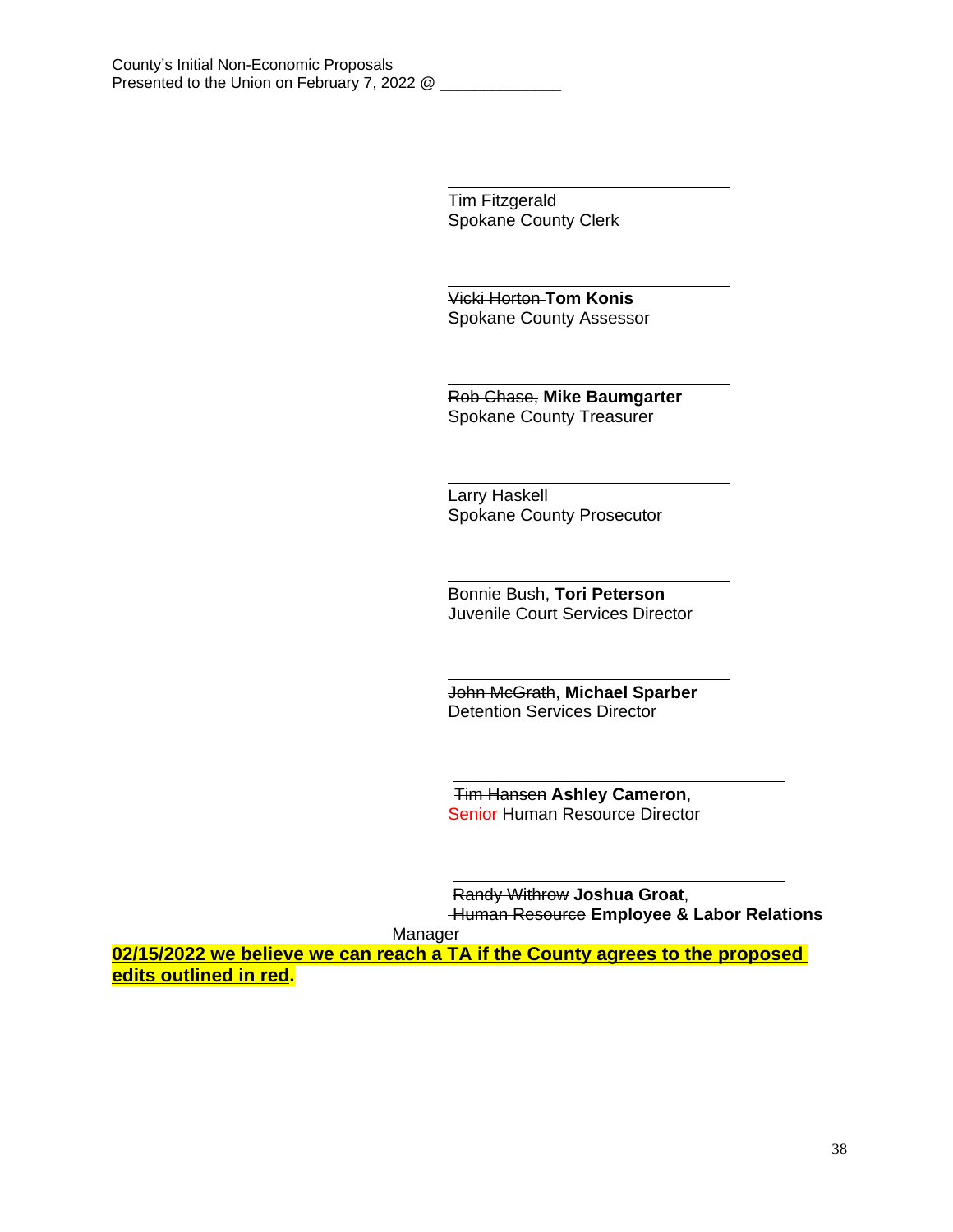# **APPENDIX #1** - **LOCAL 1553-S CLASSIFICATIONS**

| <b>Class No</b> | <b>Class Title</b>                               |
|-----------------|--------------------------------------------------|
| 4002            | <b>Staff Assistant 2</b>                         |
| 1022            | Office Supervisor                                |
| 1098            | <b>Voter Services Supervisor-Elections</b>       |
| 4106            | <b>Assistant Elections Superintendent</b>        |
| 4445            | <b>County Clerk Division Supervisor</b>          |
| 4446            | <b>Tax Collection Supervisor</b>                 |
| 4449            | <b>Recording Supervisor - Auditor</b>            |
| <del>1121</del> | <b>Appraisal Supervisor</b>                      |
| 1204            | <b>Accounts Payable/Payroll Supervisor</b>       |
| 1209            | <b>Accounting Supervisor</b>                     |
| 1224            | Senior Buyer (Buyer 4)                           |
| 1245            | Finance Manager                                  |
| 4246            | Senior Finance Manager                           |
| 1419            | <b>Commercial Property Appraisal Supervisor</b>  |
| 1421            | <b>Residential Property Appraisal Supervisor</b> |
| 1422            | <b>Property Records Supervisor</b>               |
| 1612            | Senior Telecommunications Spec.                  |
| 1645            | Database Administrator                           |
| 1649            | GIS Manager                                      |
| 1655            | Property Info/G I S Coordinator                  |
| 2010            | <b>Trades Supervisor</b>                         |
| 2021            | <b>Assistant Golf Course Superintendent</b>      |
| 2403            | <b>Park Planner</b>                              |
| 3216            | Data System Supervisor                           |
| 4012            | <b>Communications Supervisor</b>                 |
| 4017            | <b>Forensic Unit Supervisor</b>                  |
| 4019            | Food Manager                                     |
| 4047            | <b>Fleet Manager</b>                             |
| 4052            | Jail Office Supervisor                           |
| 4061            | <b>Mental Health Manager</b>                     |
| 4064            | 911- Emergency Communication Supervisor          |
| 4104            | Victim Witness Program Coordinator               |
| 4307            | Probation Officer 2 (Juvenile)                   |
| 4312            | <b>Food Service Manager-Geiger</b>               |
| 4321            | Work Release Supervisor                          |
| 4323            | Nurse Manager - Juvenile                         |
| 4324            | <b>Case Management Supervisor - Geiger</b>       |
| 4327            | <b>Detention Shift Supervisor</b>                |
| 4329            | Juvenile Detention Systems Manager               |
| 4333            | Juvenile Court Unit Supervisor                   |

**TA reached on 02/07/2022 that HR will need to update Appendix #1.**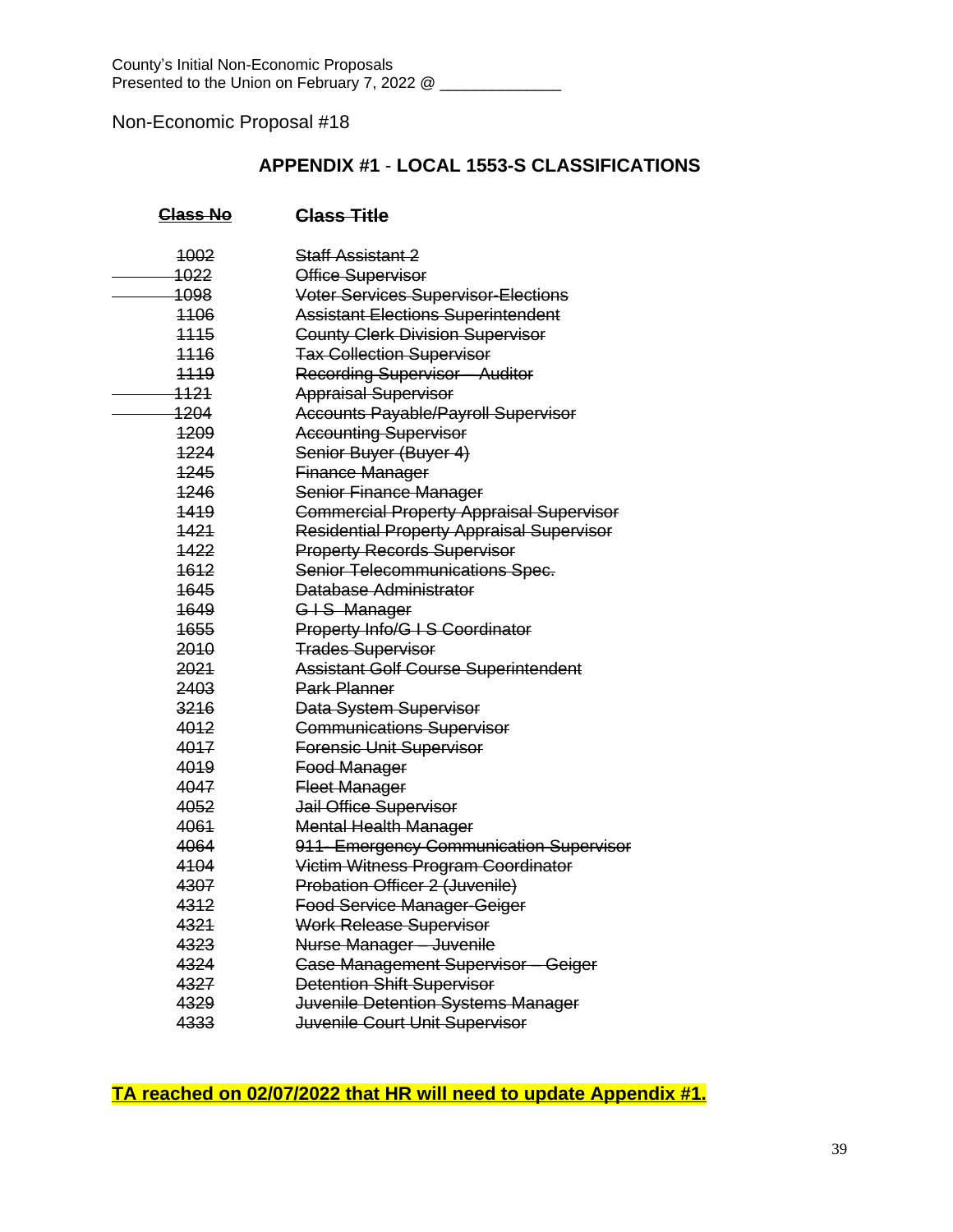# **APPENDIX #2- SEVEN STEPS OF JUST CAUSE DISCIPLINE Seven Tests of Just Cause**

**1. Reasonable Rule or Work Order**. Is the rule or order reasonably related to the orderly,

efficient, and safe operation of the business?

- Is the rule or instruction straightforward and stated in language that is easy to understand?
- Have you been consistent and unbiased in applying the rule or standard? Is it applied consistently throughout your department?
- What is your department's discipline record for violation of this rule or standard?

**2. Notice**. Did the employee receive adequate notice of the work rule or performance standard and the possible consequences of failure to comply?

- Is the violated work rule or performance standard published? Is it up to date and relevant to the business needs of your unit?
- How was the employee made aware of it (department orientation, bulletin board, desk manual, staff meeting notes, prior oral or written communication, employee's job description, written standards)?
- What evidence do you have that the employee is aware of it, and understands it (newemployee orientation, signature on a routing slip, signoff page)?
- Have you reviewed the employee's personnel file?
- Has this issue been raised in performance appraisals or previous disciplinary actions?
- $\cdot$  If so, how recently?
- Prior notice may not be necessary in cases of serious misconduct such as theft, insubordination, or job abandonment.

**3. Sufficient Investigation**. Did you conduct an investigation before making a decision about taking disciplinary action?

- Why do you suspect that a work rule violation or performance discrepancy occurred?
- Gan the employee perform the task? Is there a history of successful performance, orcould the employee need additional training?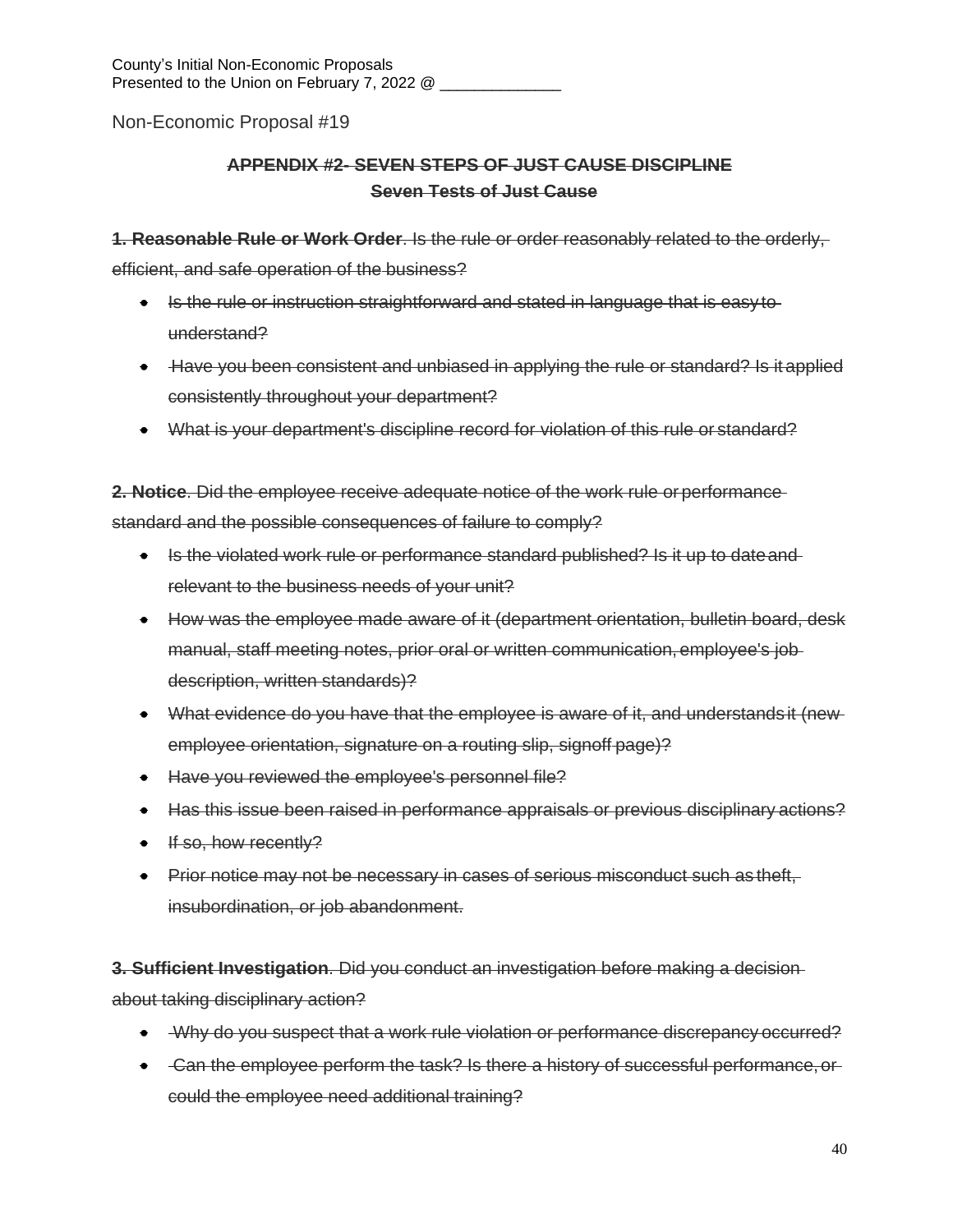- Are there witnesses other than you? List others who may have knowledge ofthe issue through involvement or as witnesses (supervisors, employees, clients).
- Interview them and take notes.
- Are there written records pertinent to the case in your department or elsewhere at the County? Should in-house records be secured under lock and key during the investigation?
- Are there written processes or procedures which have a bearing on the case?
- He there equipment that should be examined by you or experts?
- Do you need to call Internal Audit or Law Enforcement? If you suspect misappropriation of County resources, you should immediately contact Internal Auditand your Human Resources Consultant. Your own investigation will proceed, but other offices may provide information which becomes part of your evidence.

**4. Fair Investigation**. Was your investigation fair and objective?

- How long ago did the alleged infraction occur? (Unnecessary delays may send a message that you don't consider the infraction to be serious.)
- If you think you already know what happened, have you looked only for evidence to support your theory?
- Should you conduct the investigation, or are you too close to what happened to be objective?
- Should the employee remain on the work site during the investigation? (Do youfear sabotage, or is the employee a threat to others?)
- Have you made every effort to reconcile conflicting statements or other conflicting evidence? Are you prepared to discard what you cannot validate?
- Have you given the employee a chance to appear (with a representative if applicable), to tell their side of the story and respond to the evidence you have gathered?

**5. Proof**. During your investigation, did you find proof of misconduct or of a performance discrepancy?

• What conclusions are clearly supported by the evidence you gathered?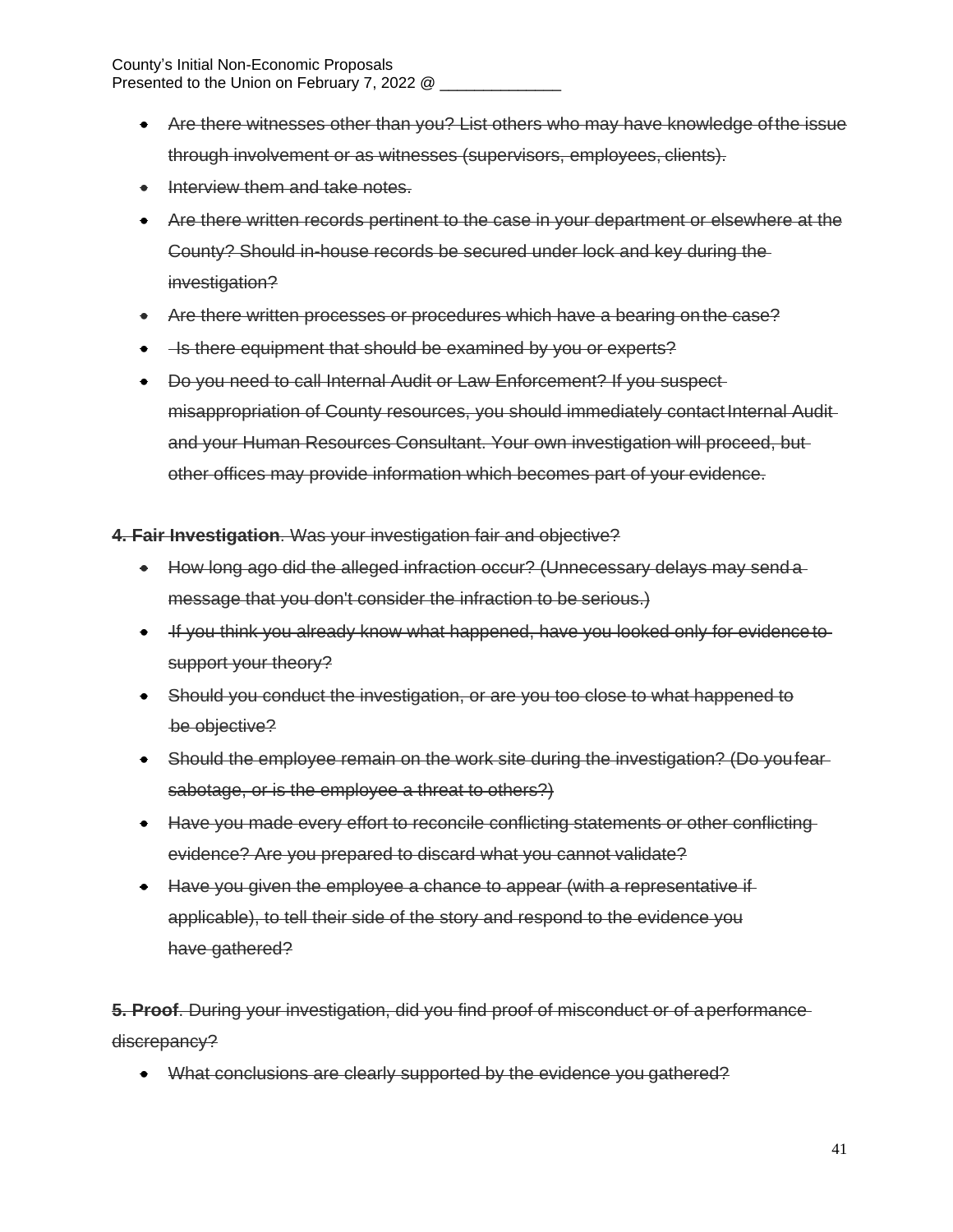Remember that evidence must be truly substantial, not flimsy or slight, to form a basis for taking disciplinary action.

**6. Equal Treatment**. Have you dealt with your employees equally, without discrimination?

- Are work rules applied consistently?
- Are all employees held accountable for the performance standards established for their positions?
- Have similarly situated employees (similar records and infractions) received the same discipline?
- What is your department's record for taking disciplinary action for this type of infraction? What is the County's record? (Explore this with your Human Resources Consultant.)

# **7. Appropriate Discipline**. How do you decide what's appropriate?

- Is the discipline you propose to take reasonably related to the seriousness of the problem? (Did the violation pose serious safety problems or create work flow disruptions for the department?)
- Is it reasonably related to the employee's record (length of service and overall performance)? Is this violation part of a pattern?
- Do you have the authorization to take this action, or should you have it reviewed by the next level of management?
- A minor infraction does not merit harsh discipline unless it is a repeat occurrenceby the employee.
- Given the same violation for two or more employees, their respective records of service provide the only basis for administering different disciplinary actions without being subject to a charge of discrimination.
- What personnel program is the employee part of (Union contract, etc.)?
- Consult your Human Resource Consultant.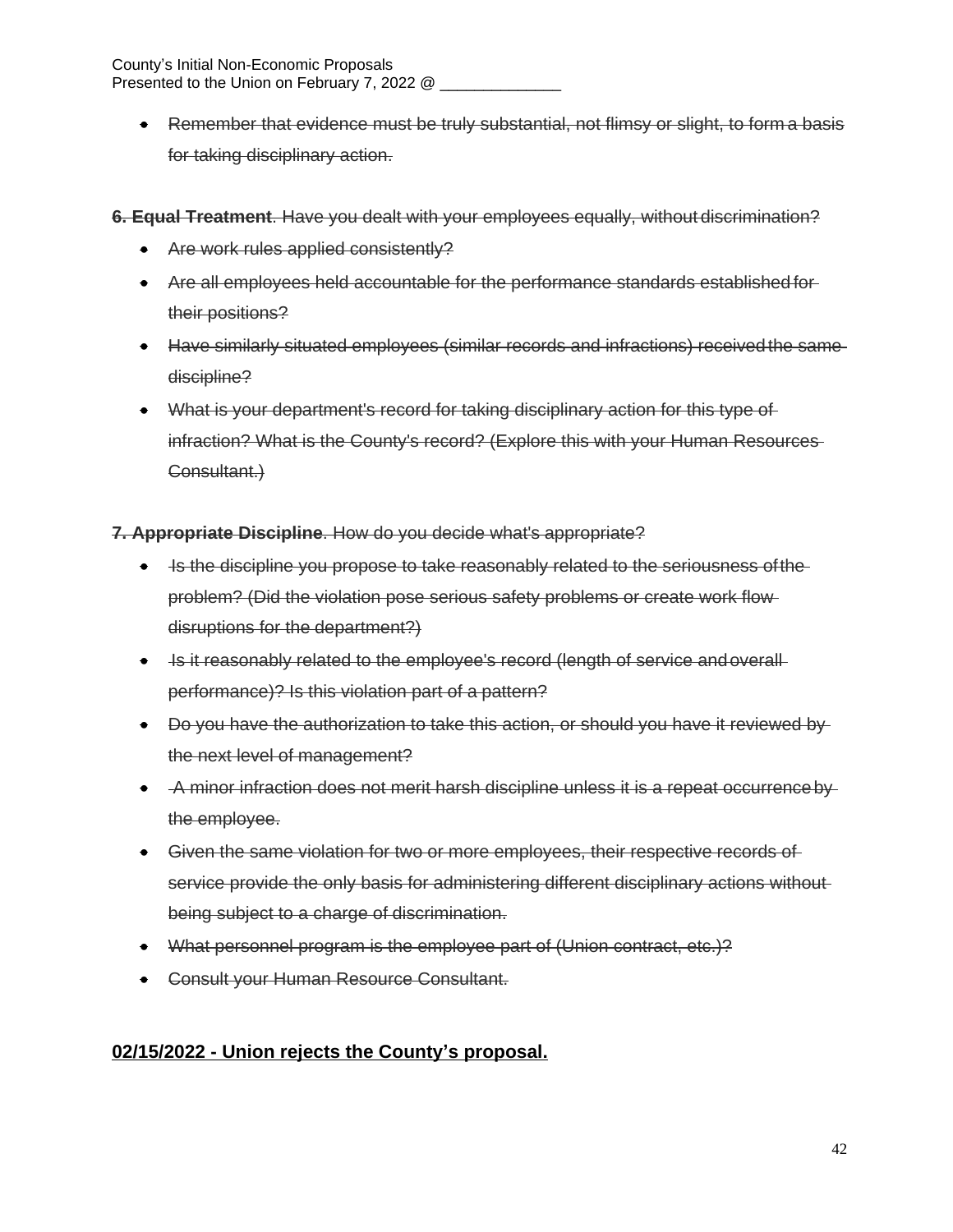#### **Appendix # \_- Normal (Lag) Pay System**

- **NEW The employees shall be paid in accordance with the County's payroll schedule. The County will implement a County wide lag pay system no earlier than January 1, 2023 or December 31, 2023. A six (6) month notice will be provided to the bargaining unit prior to implementation.**
	- **- If implemented on January 1, 2023, the first pay period will be as follows: Start January 1 through pay end date January 14, 2023. Employees will be paid on January 20, 2023. (a one-time, 7 day delay in pay checks being issued)**
	- **- If implemented on December 31, 2023, the first pay period will be as follows: Start December 31, 2023 through pay end date January 13, 2024. Employees will be paid on January 19, 2024 (a one-time, 5 day delay in pay checks being issued).**
	- **- Once the lag pay system is implemented, employees will be paid bi-weekly on every other Friday.**
	- **- Pay periods will always be a 14 day period.**
	- **- The number of yearly pay periods will be changed from 24 pays to 26 pays.**
	- **- In recognition that this change could have an impact on employees, options that may be offered to the employees to bridge this delay will be:**
		- **o The ability to do a one-time cash out of accrued Vacation or Comp time up to forty (40) hours.**
		- **o Ability to take out a 0% interest loan out that will be repaid during the course of their employment or upon separation.**
		- **o If any other options are developed at the time of implementation, the options will be offered to the members of this bargaining unit.**
	- **- If there is a delay in the implementation for this bargaining unit, at least 60 days notice will be given with the new anticipated implementation date.**

## **02/15/2022 - We believe this item needs more discussion, so no response given by the Union.**